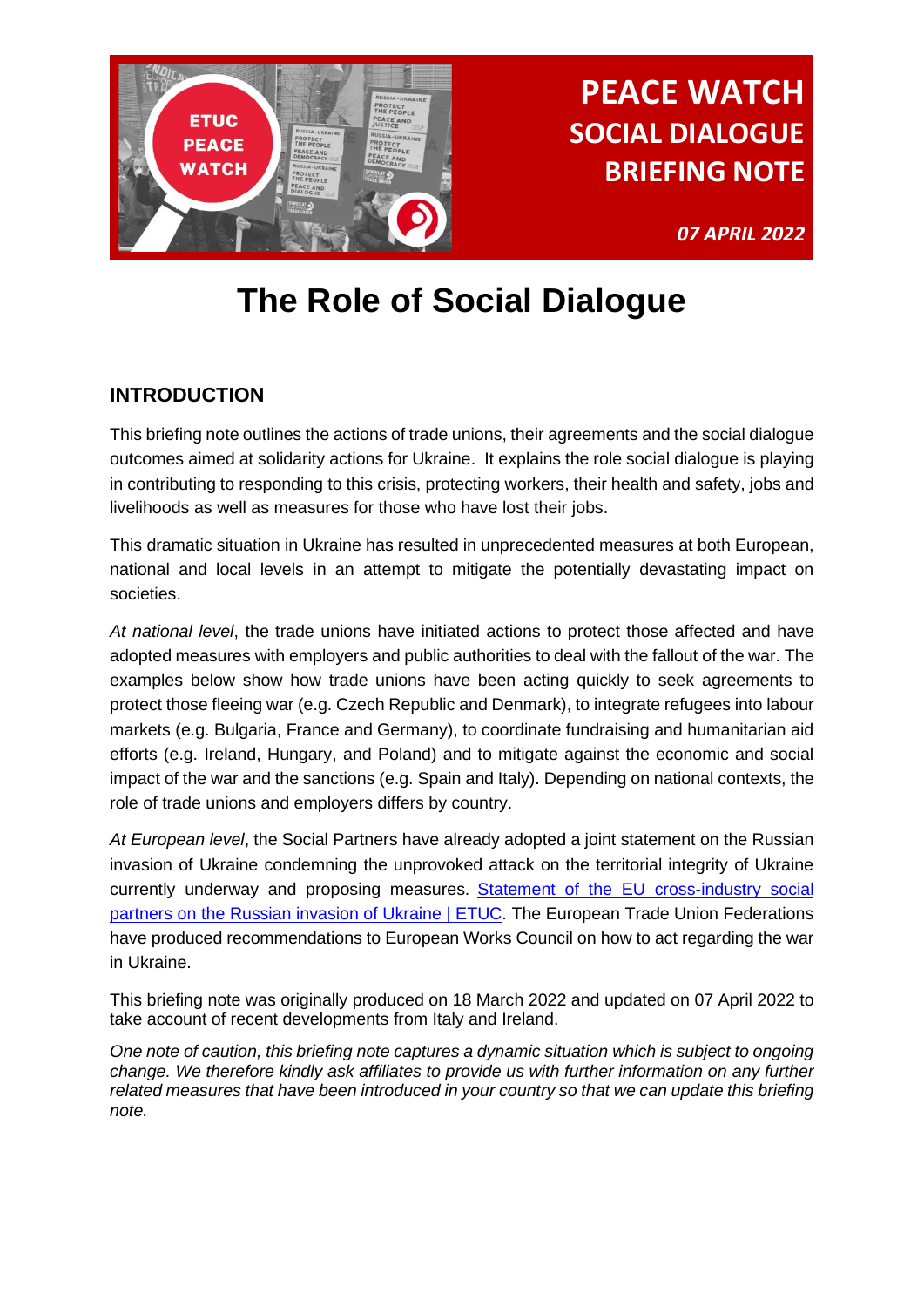

*07 APRIL 2022*

#### **Belgium (FGTB)**

- *Have social dialogue discussions opened with employers on the implementation of measures aimed to address the impact of the attack on Ukraine?*
- *What are the topics of the Social Dialogue discussions with employers?*

In the framework of a cooperation between the economic and social Councils of the European Union, a joint declaration on the situation in the Ukraine has been drawn up.

The Councils hosting the discussions between Belgian trade unions and employers (National Labour Council and Central Economic Council) were consulted on this Declaration.

The FGTB has expressed its concern that this Declaration addresses the issue of European resilience too briefly and above all without any request to mobilize social dialogue to deal with the impact of the war in matters that still concern the core business of these European social/economic Councils: energy prices, the situation of Ukrainian workers in the EU, supply problems and/or of trade flows.

This remark was transmitted by the National Labour Council without leading to a change in the text.

FGTB also regrets that the question of the effectiveness of sanctions against oligarchs in a context of deficient global financial regulation was not addressed in the Declaration.

- *Have social dialogue discussions opened with National Authorities on the implementation of measures to address the impact of the attack on Ukraine?*  - *What are the topics of the Social Dialogue discussions with National Authorities?*

The war in Ukraine presents a danger and a negative impact on prices and energy supply to the EU, which is essential for its objectives of reindustrialisation, strategic autonomy and climate transition.

It is more than ever urgent that the European Commission puts in place international trade policies that ensure diversification, price and energy supply.

The supply of energy materials is also regulated by the World Trade Organization. But the provisions of the ECT (Energy Charter Treaty) on transit and transport can offer more security of supply and prices, by detailing the WTO rules. In that respect the ECT stipulates that a contracting party cannot use taxes on-neither prevent the maintenance of the transit/transport infrastructure for the purpose of limiting the supply of raw materials.

If the exit from the Treaty is on the table (following pressure from certain member states or an expected opinion from the Court of Justice), this exit cannot be done in a rash manner. The European Commission must assess the impact and accompany it with the implementation of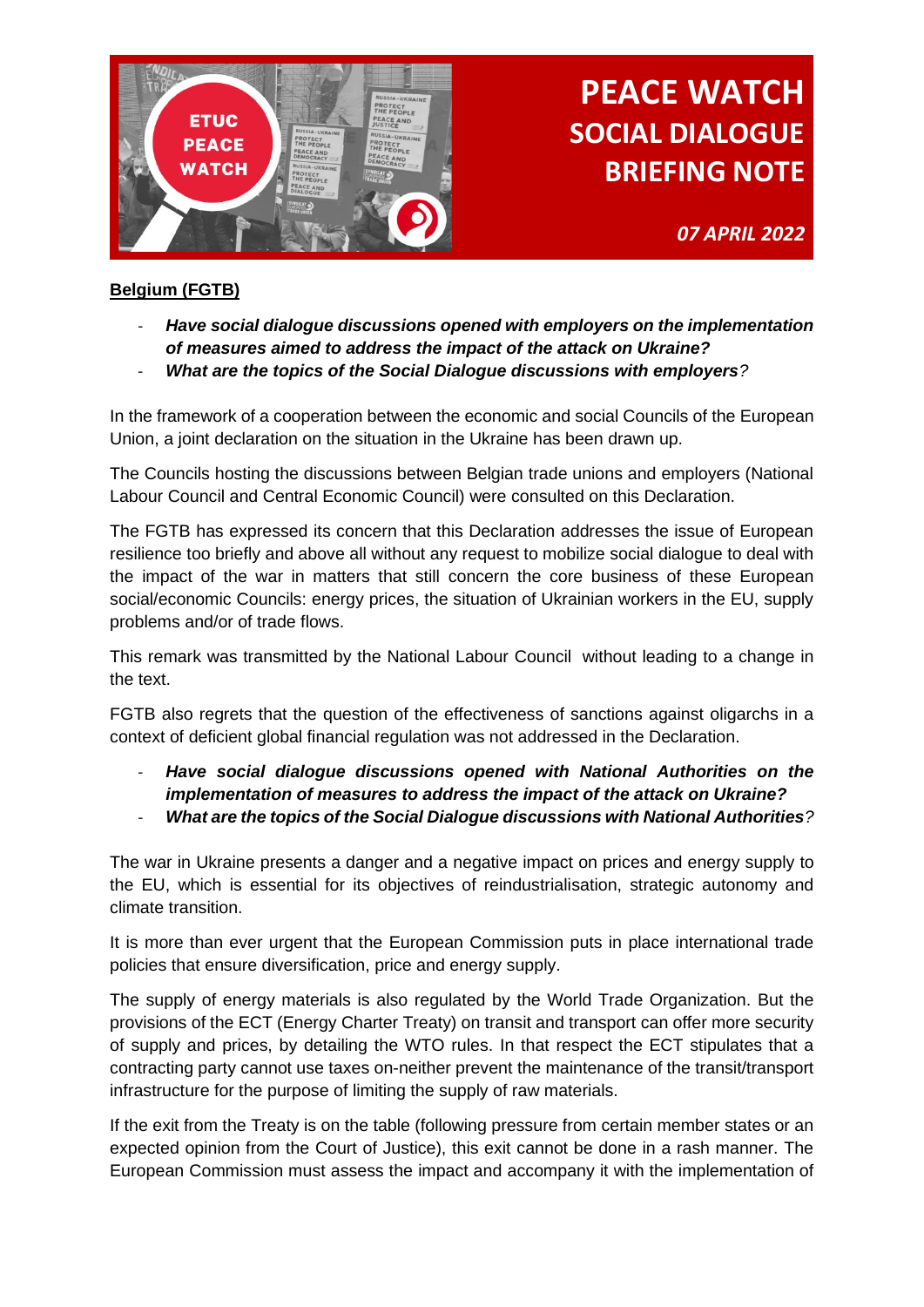

*07 APRIL 2022*

an external trade policy aimed at diversification and guaranteeing prices and supply at a level of at least equivalent than the ECT.

This is a topic the FGTB discussed in the dialogue with national authorities (Members of Parliament and Cabinets of Ministers).

### **Bulgaria (CITUB)**

- *Have social dialogue discussions opened with employers on the implementation of measures aimed to address the impact of the attack on Ukraine?*

Yes, trade unions and employers organisations in the food industry have discussed the consequences of the war in Ukraine to the Bulgarian companies. Social partners prepared a joint letter to the Prime Minister expressing their concerns about future gas supply and possible staff reduction. Social partners insist on receiving information on gas quantities in reserve in case of suspension of supplies and the mechanism for distributing the reserve towards the economy as a whole and the food industry in particular.

- *What are the topics of the Social Dialogue discussions with employers?* Topics discussed include the gas supply to food producers, the risk of staff reduction and the sustainability of food supply.

#### - *Have social dialogue discussions opened with National Authorities on the implementation of measures to address the impact of the attack on Ukraine?*

Yes. The Association of Bulgarian Employers' Organizations (ABEO)<sup>1</sup> presented an official letter to the Bulgarian Prime Minister at the end of February 2022. The letter holds a view that employers can employ Ukrainian citizens arriving in Bulgaria. A follow-up meeting between the Minister of Innovation and growth and the representatives of ABEO confirmed the government willingness to include employers' organizations in the integration process of Ukrainian refugees.

The Confederation of Independent Trade Union in Bulgaria (CITUB) is expected to open discussions with national authorities on labour market integration of Ukrainians.

- *What are the topics of the Social Dialogue discussions with National Authorities?* The topic introduced by ABEO is focused on the provision of employment opportunities to the Ukrainians residing in Bulgaria. Based on previous analyses of the national labour market trends, ABEO considers that 200,000 Ukrainians can be employed. Current normative requirements stipulate that persons in a procedure for granting international protection have

<sup>&</sup>lt;sup>1</sup> The Association of Bulgarian Employers' Organizations was established in 1995 as an association of officially recognized as representative organizations of employers in the Republic of Bulgaria. Currently AOBR represents four employers' organizations: BICA, BIA, BCCI and CEIBG.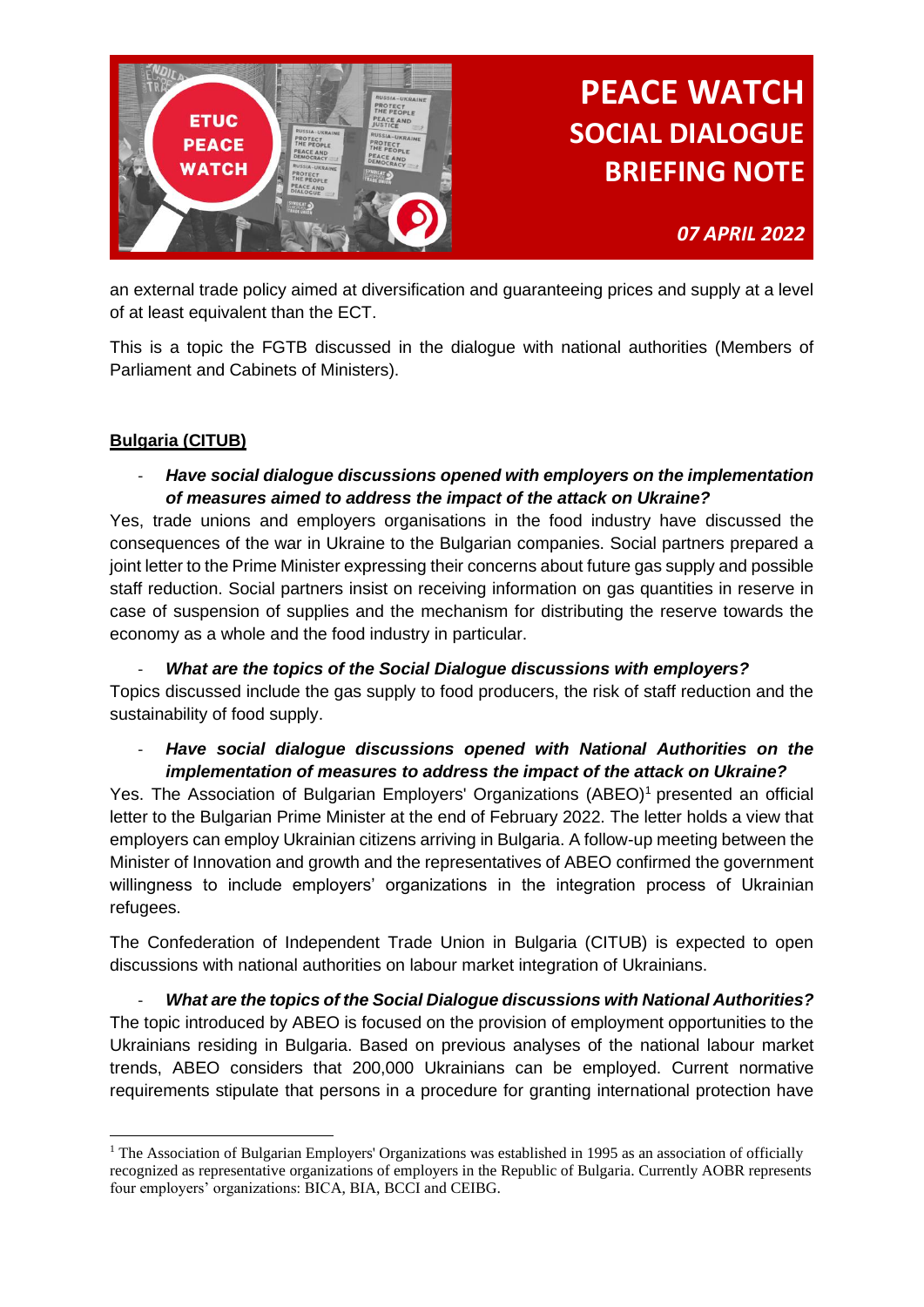

*07 APRIL 2022*

the right to work for 3 months after submitting the application for protection under Art. 29 (3) of the Asylum and Refugees Act. ABEO insists that the Bulgarian government should develop a program allowing faster acquisition of refugee/ humanitarian status for Ukrainian citizens. The program can also support participating employers by paying part of the means of subsistence for a certain period of time.

The March meeting between the Minister of Innovation and growth and ABEO representatives focused on the employment provision to Ukrainians. Both parties decided to establish a National Coordination Headquarters in order to facilitate labour market inclusion. Other measures discussed include the alleviation of registration conditions to the Ukrainians and the launch of website presenting the refugees available jobs in Bulgaria.

Labour market integration of arriving Ukrainians is highlighted by CITUB as well. CITUB stressed that the National Tripartite Agreement between the national representative organizations of workers, employers and the government signed in June 2020 provides for development of a program for settlement of third-country nationals with Bulgarian origin. The most recent estimates of CITUB show that up to BGN 300 million (EUR 150 million) will be needed to ensure settlement of 100,000 arrivals in Bulgaria.

We should emphasise that some of the measures to be implemented require changes in legislation or the adoption of emergency legislation regulating, for example, the rapid settlement of Ukrainian citizens on the Bulgarian labor market. This will be the reason for conducting a consensual social dialogue in order to quickly adopt and implement new norms. Due to the short period since the beginning of the military conflict, domestic issues have been discussed so far in the Economic and Social Council of the Republic of Bulgaria, but not in the National Council for Tripartite Cooperation.

#### **Czech Republic (CMKOS)**

#### - *Have social dialogue discussions opened with employers on the implementation of measures aimed to address the impact of the attack on Ukraine?*

Yes. Most of the discussion is taking place at company level. When it comes to any measures of a larger scale, the talks are held at the tripartite meetings. Several irregular ad hoc meetings have been scheduled over the recent few weeks.

#### - *What are the topics of the Social Dialogue discussions with employers?*

Gathering and coordinating the distribution of humanitarian aid, mitigating the impacts of Ukrainian men leaving employment and moving to Ukraine to fight, assistance for refugees interested in participating in the Czech labour market, protection of refugees from exploitation by illegal and grey market actors.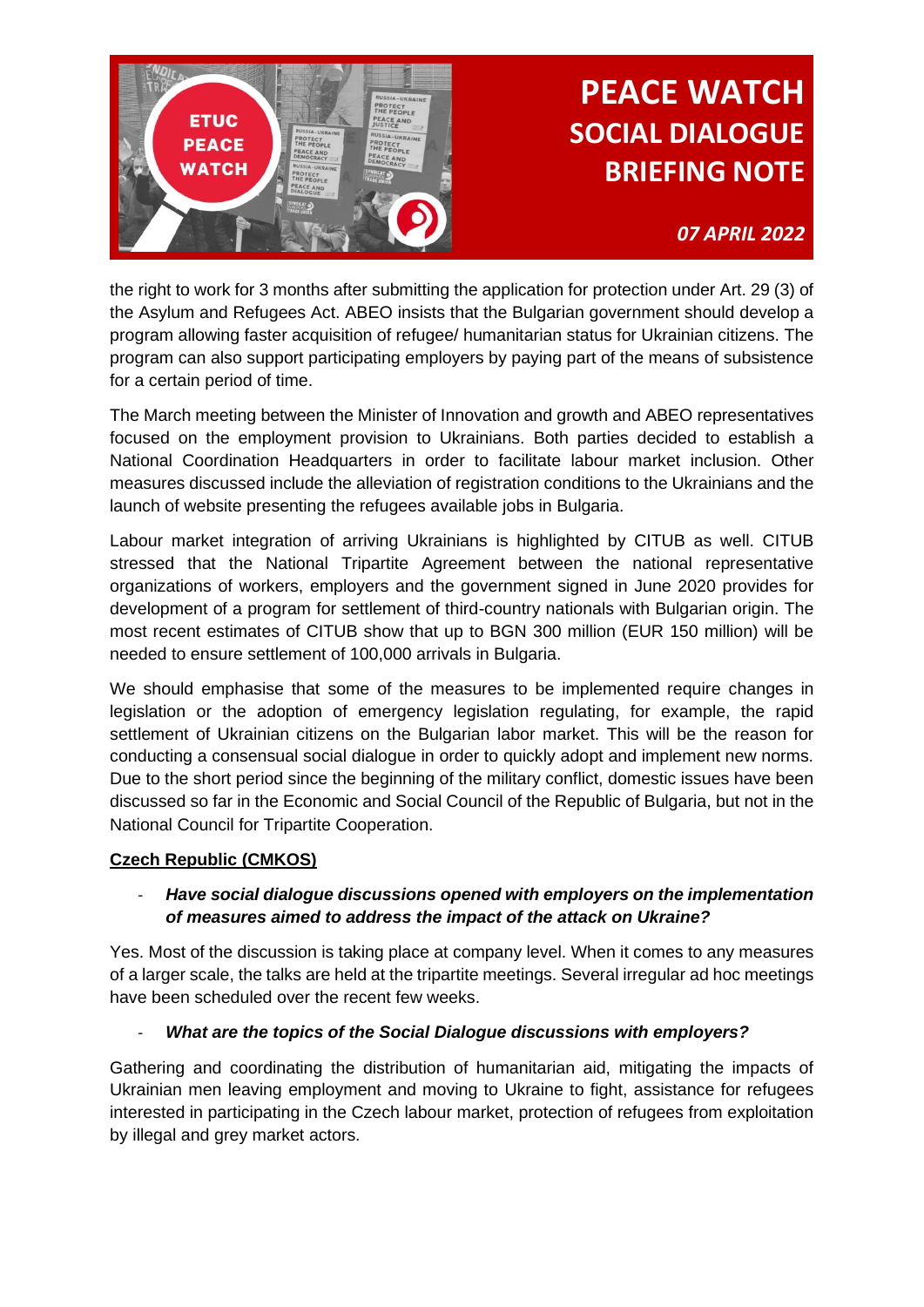

*07 APRIL 2022*

- *Have social dialogue discussions opened with National Authorities on the implementation of measures to address the impact of the attack on Ukraine?*

Yes.

#### - *What are the topics of the Social Dialogue discussions with National Authorities?*

Legal classification of Ukrainian refugees – ČMKOS has been criticising the approach of Czech State executive which uses mainly economic criteria while assessing the situation of fleeing Ukrainian refugees and the crisis as a whole and the focus to firstly allow refugees free access to the Czech labour market instead of first strengthening their status as refugees and protection from exploitation. The Czech government should not resignate on its employment policies, protection of the Czech labour market's stability and its accessibility for Czech citizens.

Minimal financial support of refugees – ČMKOS generally supports substantial financial contributions both directly for Ukrainian refugees as well as any private subjects contributing on humanitarian aid. However, ČMKOS deems that more tools should be implemented to protect these supportive measures.

Protection of refugees from exploitation – ČMKOS proposes legal measures that would prevent agencies from employing third country nationals.

Strengthening the capacities of health and education sectors – Czech health services and schools are expected to be under heightened pressure in future months and are in dire need of additional financing and manpower to avoid any possible collapse.

Combating the economic impacts of the crisis, especially growing inflation – ČMKOS has been a proponent of temporary measures that would directly affect the prices of certain commodities that are causing panic among general populace and threatening certain sectors, e.g. transportation. Enforcement of market regulations should be strengthened and intensified. Short-time working schemes should be activated.

#### **Denmark (FH)**

The Danish Trade Union Confederation (FH) has been active in helping the many Ukrainians who are on the run as a result of the war. On March 3, the FH went public and called on the government to convene employers and FH for tripartite discussions on an alliance that can ensure that Ukrainian refugees get to work quickly and efficiently under orderly conditions. The following day the social partners were summoned to a meeting with the government. Negotiations will continue in the near future and the social partners will be involved.

Later that day, a majority in the Danish parliament agreed on a special law to help Ukrainian refugees in Denmark. The special law is a suspension of the normally applicable asylum rules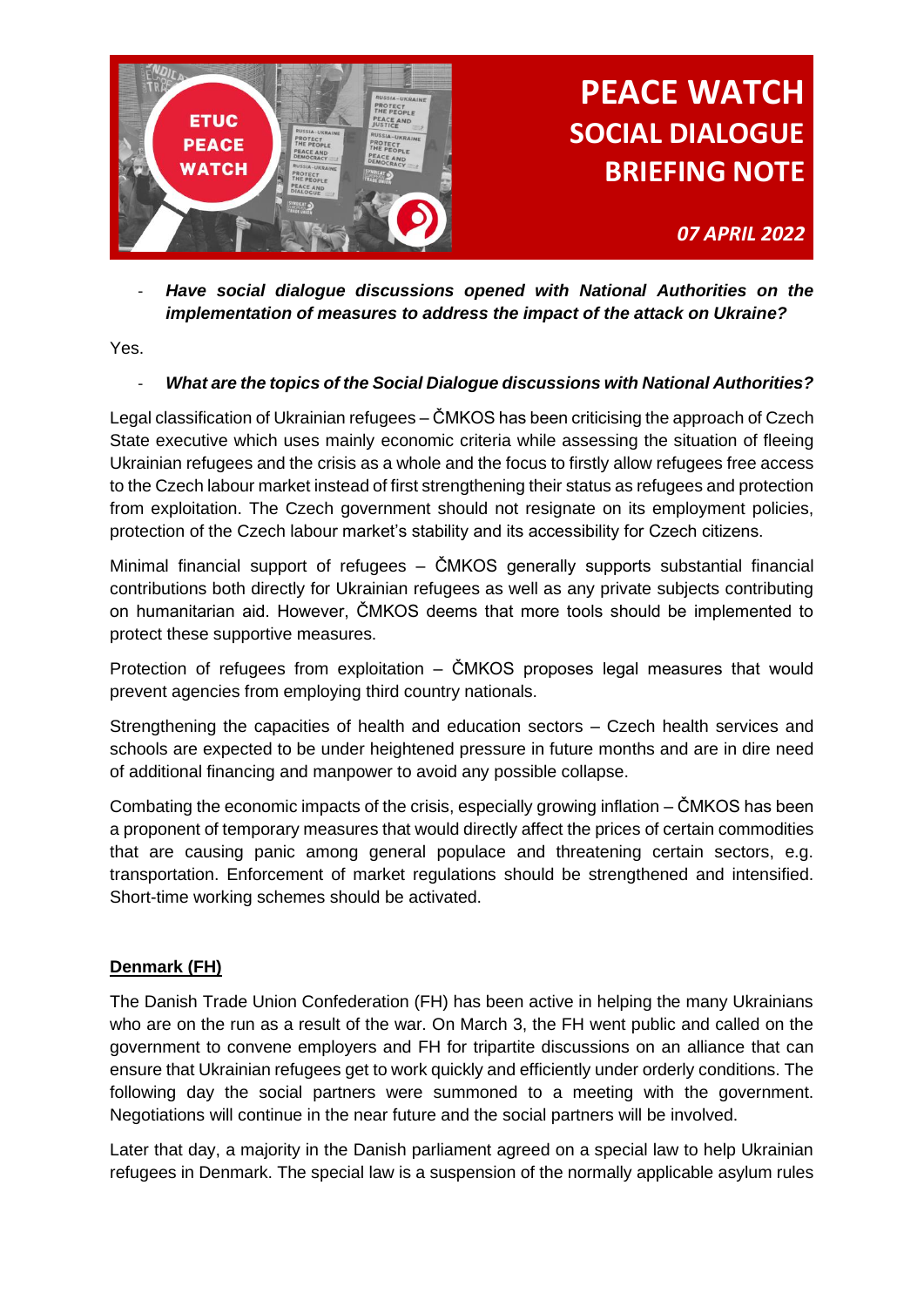

*07 APRIL 2022*

so that Ukrainian refugees can get a residence permit so that they can live in the community, take a job and the children can go to school.

Our affiliate 3F has for many years been very active in organising Ukrainian workers – particularly in agricultural sector. They have announced that they are ready to very concretely support Ukrainian refugees arriving in Denmark.

The Danish Social Partners concluded the following agreements:

- Partnership on jobs for Ukrainians **(1)**
- Tripartite agreement on the continuation of the integrative vocational training programme (IGU) **(2)**
- Addendum to the tripartite agreement on the continuation of the integrative training programme (IGU)

#### *(1) Partnership on jobs for Ukrainians*

Europe is one step away from something that may quickly escalate into the greatest humanitarian crisis since World War II. Russia has invaded Ukraine. The war has driven thousands of Ukrainians from their homes and many of them are now heading for other European countries. A large number of Ukrainians have already arrived in Denmark and many more are on their way. Some of them have friends and family in Denmark and others have nowhere else to go. It is impossible to predict the number of Ukrainians who will come here.

The government, the Danish Employers' Confederation (DA), the Danish Trade Union Confederation (FH), the Danish Confederation of Professional Associations (AC), the National Association of Local Authorities in Denmark (KL) and Danish Regions agree that Denmark has a special responsibility for helping displaced persons from the Ukraine. First and foremost, they need help to find a place to live, their children must be able to go to day-care centres and schools, and they need access to healthcare. In addition to that, it is crucial to provide displaced persons from the Ukraine with swift access to the Danish labour market. This is not something that we have a definitive solution to here and now. It is a continuous effort. The partnership therefore commits to find good solutions on an ongoing basis as new challenges and barriers emerge with a view to helping Ukrainians find work.

The government, DA, FH, AC, KL and Danish Regions therefore agree to set up a partnership with the involvement of companies and voluntary organisations that commits to ensure the shortest way to the Danish labour market for Ukrainians where they are not met with rigid rules and barriers. The partnership focuses on the following:

• A good reception in Denmark: It is important to receive Ukrainian nationals in a good way where they receive help to cope in Denmark. This applies to both practical tasks such as getting a civil registration (CPR) No., a NemID (the Danish secure log-in system), a bank account and a tax deduction card, but also when it comes to labour market integration and becoming integrated in Danish society.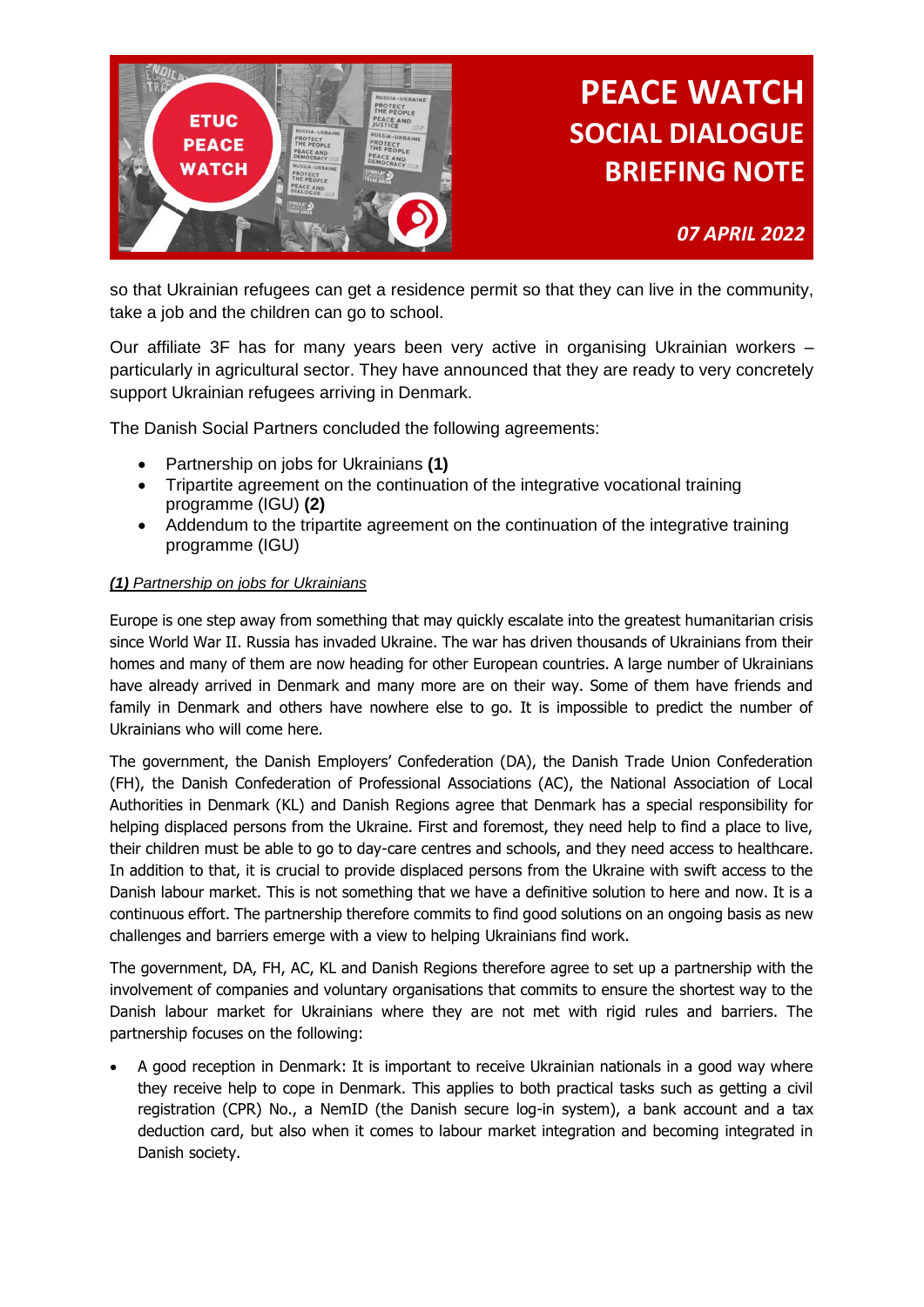

*07 APRIL 2022*

- Swift identification of competences: Identification of competences is an important tool for helping the Ukrainians enter the labour market. This must be carried out through a dialogue with the individual and by preparing CVs that include education, skills and job preferences.
- Advertising jobs on a job bank: Companies with vacancies can advertise them on a job bank. It must be easy and swift for job seeking Ukrainians to find a job – and help must be provided for those who need it. Local authorities and other relevant players can also use the job bank to match companies and Ukrainians.
- The possibility of taking Danish language classes: It is important to learn the Danish language in order to become an active member of the Danish society and the Danish labour market. With the special act, displaced Ukrainians will fall within the Danish Integration Act (*integrationsloven*). This means that they will get the opportunity to receive free Danish language classes. However, it is important to ensure continuous follow-up in order to find out whether the offer is used to a sufficient extent, since language barriers represent a major challenge.
- Focus on skills development: Short courses such as AMU courses (adult vocational training) and certificate courses may be necessary to provide Ukrainians with the right skills to perform Danish jobs. Persons with residence under the special act fall under the self-support and return programme of the Integration Act which provides the opportunity to obtain skills development through courses etc. It is important that the existing courses can also accommodate the Ukrainian nationals. Here, language and the number of persons in each class can be barriers. Furthermore, efforts can be made to offer skills development programmes for specific industries with good job prospects and general labour shortages (such as the hotel and restaurant industry and the transport and manufacturing industry) and recruitment for social and health education programmes can be supported.
- The possibility of embarking on IGU programmes: The government and the social partners have agreed that displaced persons from the Ukraine must also have access to participate in the IGU programme in order to receive a helping hand in finding a job as soon as possible. The adjustment of the target group of the IGU programme is part of the special act and it will have effect when the special act comes into force.
- Focus on decent working conditions: The employment of Ukrainian nationals must be in accordance with Danish pay and working conditions etc. It is a joint responsibility to provide information on the Danish labour market and what it is like to work in Denmark.

The government, DA, FH, AC, KL and Danish Regions have agreed to continuously follow up on whether the initiative meets the aims of the partnership. The partnership will therefore convene on a regular basis to follow up on the work to help displaced Ukrainians get access to the Danish labour market as quickly as possible based on relevant data, among other things. The partners also have the opportunity to invite relevant parties, companies and organisations to contribute to the work. It is important that barriers and other inexpedient circumstances are removed as soon as possible so as to make the efforts as effective as possible.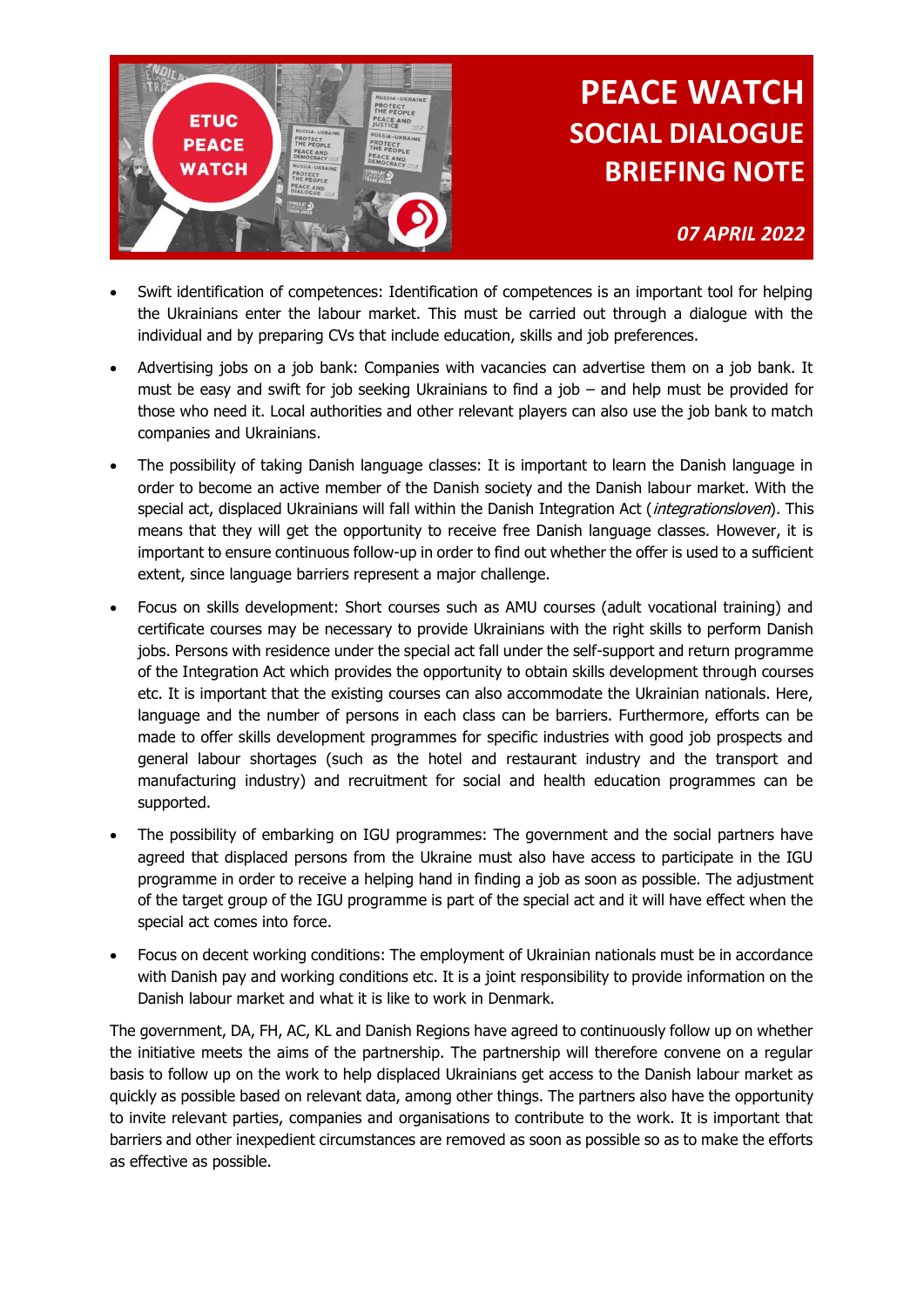

### *07 APRIL 2022*

It is important that all relevant parties – including companies and voluntary organisations – are involved in the efforts. Therefore, the government, DA, FH, AC, KL and Danish Regions will host a meeting for all concerned as soon as possible where we can create a joint understanding of how to contribute to the efforts and how to establish a good cooperation with a view to helping displaced Ukrainians establish a secure life in Denmark where they have access to the labour market as soon as possible.

#### *(2) Tripartite agreement on the continuation of the integrative vocational training programme*

Work and self-support are crucial to living in Denmark. It is therefore also absolutely vital to maintain the focus on supporting an increase in the employment rate of newly arrived refugees and immigrants for the benefit of integration and thereby for their own benefit and for the benefit of the Danish society.

The IGU programme which was introduced in 2016 as a pilot scheme on the basis of a tripartite agreement with the social partners is an important element in facilitating the access of refugees and persons reunited with a family member to the labour market. The programme has subsequently been continued with a new tripartite agreement which expires on 30 June 2022. The programme was most recently amended by an agreement of 21 December 2020 between the government and the social partners, among other things with an extension of the target group and increased training.

Since the introduction of the IGU programme, it has been intended as a stepping stone to employment on general labour market conditions. With the extension of the IGU programme in 2020, the aim was to give more people the opportunity to use it. However, COVID-19 restrictions and the decline in asylum seekers have undoubtedly led to a reduction in the intake of persons for the IGU programme in the past year. As opposed to what has previously been the case, there are more women than men who embark on an IGU programme. This indicates that the scheme can ease the otherwise difficult path to ordinary employment for both men and women. It therefore also continues to be important to support this development so that more refugees and immigrants find employment.

During the period from 2016 to 2021, a total of 2,742 agreements on IGU programmes were registered. It is estimated that almost 1 in 10 persons from the IGU target group have entered an agreement to participate in an IGU programme.

On this basis, the government and the social partners have agreed to continue the current IGU programme, including the language-mate scheme (sprogmakker), for a further 1½ years within the current framework until 1 January 2024.

The parties have also agreed that foreigners between the ages of 18 and 39 who have a residence permit under the Danish Act on Temporary Residence Permit for Persons who have assisted Danish Authorities, etc. in Afghanistan (lov om midlertidig opholdstilladelse til personer, der i Afghanistan har bistået danske myndigheder m.v.) must be covered by the Act on the Integrative Vocational Training Programme (IGU) (lov om integrationsgrunduddannelse).

The parties have further agreed that in connection with the continuation of the IGU programme, a targeted information effort must be maintained so that more persons will benefit from the IGU programme.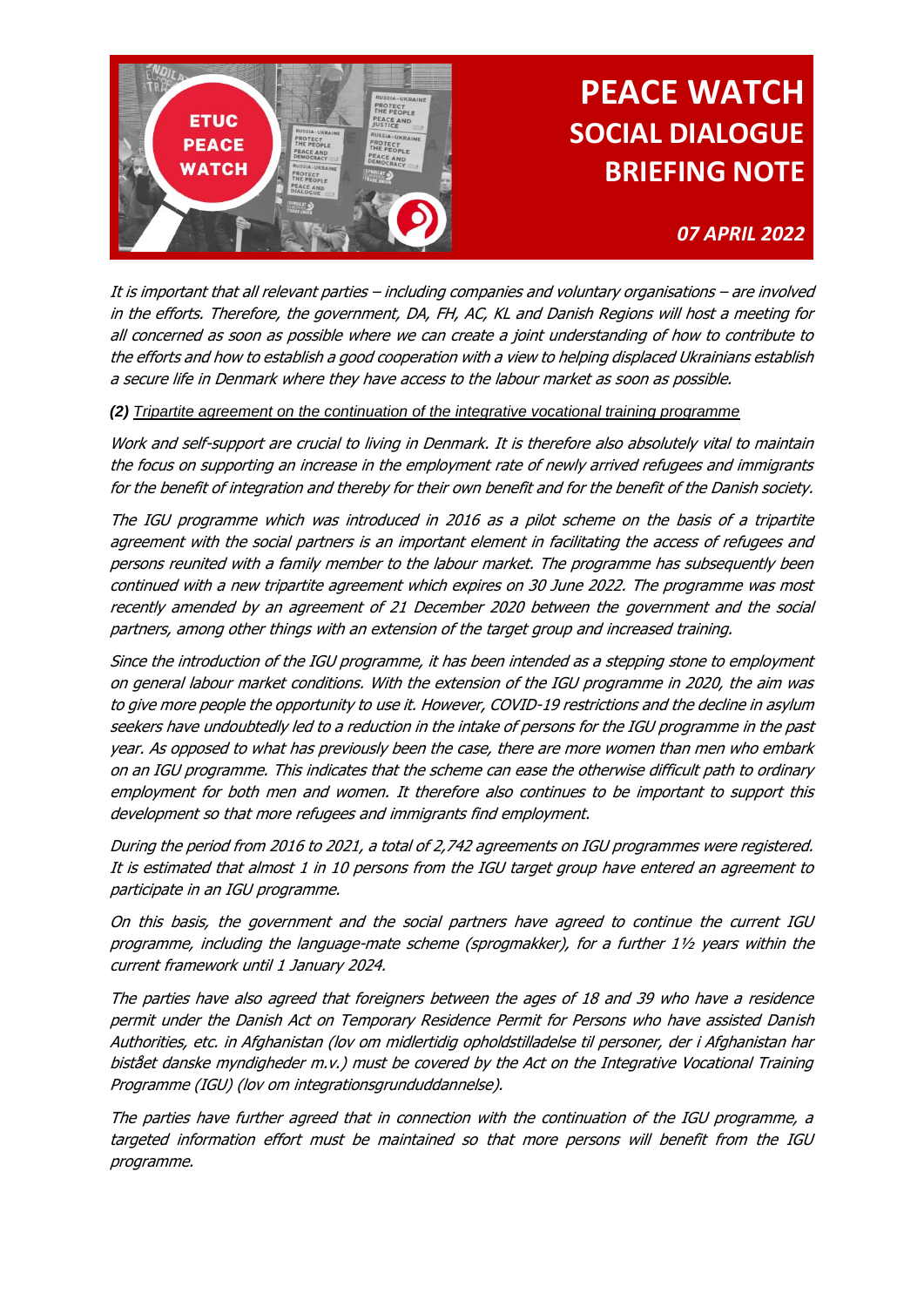

### *07 APRIL 2022*

Finally, the government and the social partners have agreed that a continuation of the IGU programme can be viewed in combination with proposed or future reform measures. The parties therefore also agree to renegotiate the IGU programme in accordance with the recommendations of the Reform Commission with a view to strengthening the programme and the transition from IGU to employment or training. This is expected to take place as soon as possible following the publication of the Commission's recommendations and no later than during the first half of 2023.

The government will seek the support of the parties in Parliament to continue the IGU programme and ensure its funding as soon as possible.

#### **Finland (STTK / SAK)**

- *Have social dialogue discussions opened with employers on the implementation of measures aimed to address the impact of the attack on Ukraine?* 

We did a common press release with other confederations of labour unions, but without employers. We subsequently did a common press release with employer confederations calling for energy independence from Russian energy.

- *What are the topics of the Social Dialogue discussions with employers?*  No current discussions but energy is important and maybe also refugees as time goes on.

- *Have social dialogue discussions opened with National Authorities on the implementation of measures to address the impact of the attack on Ukraine?* Trade union and employer organisations have met the top politicians.

- *What are the topics of the Social Dialogue discussions with National Authorities?* See above. But no official social dialogues.

In Finland, the Ministry of the Interior has established a coordination group to discuss issues related to immigration/refugees from Ukraine. SAK participates, along with the other social partners. Various issues concerning the reception, services and labour market participation of Ukrainians have already been discussed in this group.

#### **France (FO)**

After an initial collection of initiatives at national level within our organisations, it appeared that there have been no social dialogue discussions directly with employers organisations on the implementation of measures aimed to address the impact of the attack on Ukraine or more broadly the situation in Ukraine. We have seen many expressions of solidarity of our unions with the Ukrainian trade unions and workers and more broadly with people fleeing the war in Ukraine but we have not yet any concrete example of any initiatives resulting from social dialogue or collective bargaining at company level, at local level or at sectoral level neither.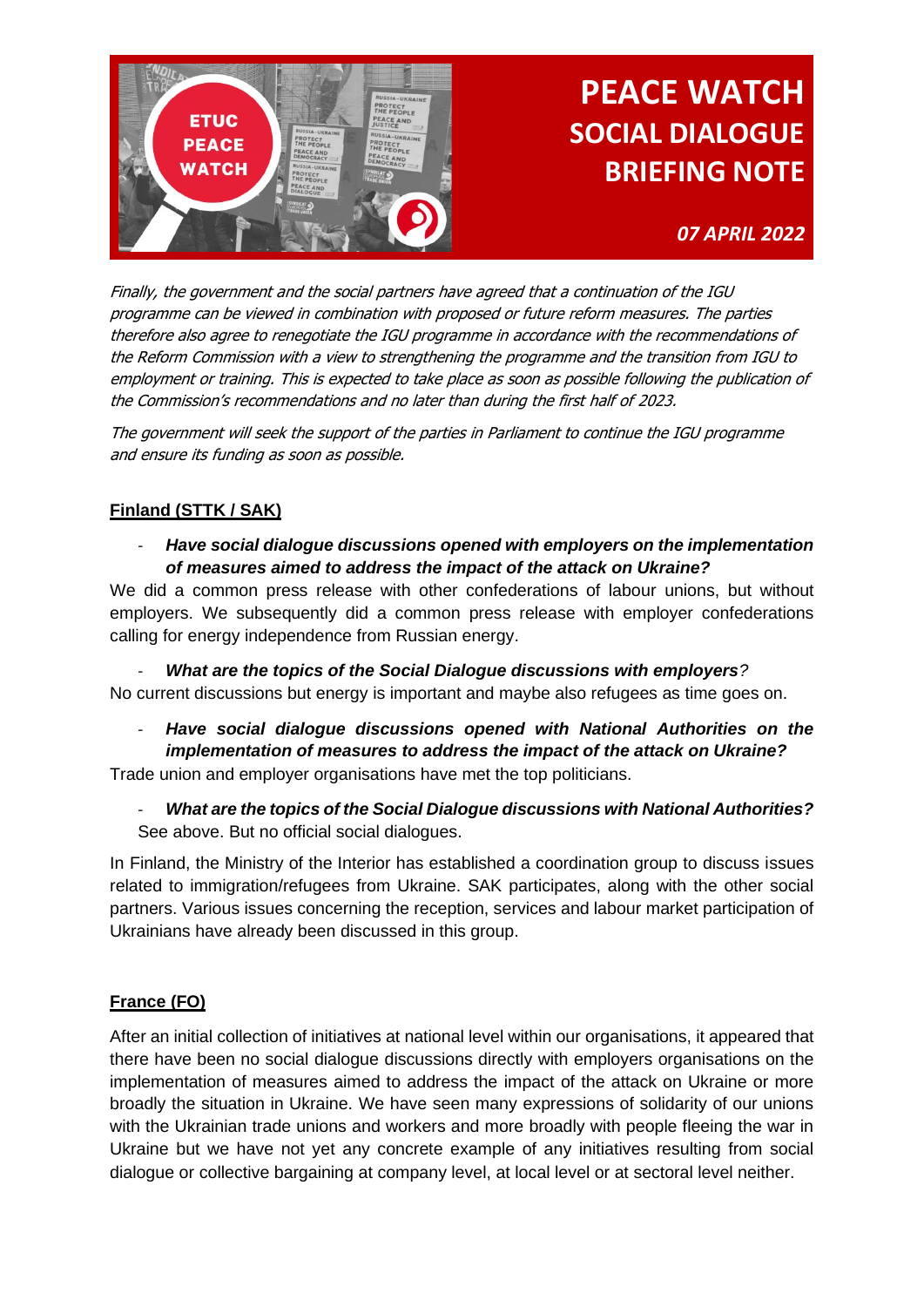

### *07 APRIL 2022*

However, **on the 8th of March 2022**, a meeting has been organised on the situation in Ukraine at the initiative of the French Prime Minister with French social partners, the Economic and Finance minister, the Labour minister, the representatives of the Ecological Transition and the Industry ministers but also with head of cabinets of the Foreign affairs and the Defense ministers and the Chief of Staff of the French Army. French employers' organisations and trade unions were present.

This meeting was dedicated to an update on the situation in Ukraine and the announcement of a "resilience plan" to face the situation caused by the war in Ukraine and by the economic sanctions took against the Russian government. The French government also wanted to hear the relative positions of the French social partners. Beyond the consensual message against the war, for the respect of International law and the support to the population, workers and trade unions in Ukraine with the International and European trade union movement but also to activists for peace in Russia that were under repression, FO also discussed the economic and social consequences for workers and households across Europe and in France, going back to the issue of wages and purchasing power against the constant inflation and explosion of energy, fuel and food prices but also the prolongation of short-time work schemes to protect workers in the most impacted sectors by the current conflict. By the end of the meeting, no specifics on the foreseen measures by the French government were announced.

**On the 11th of March 2022**, the French Social Dialogue Committee on European and International Affairs (CDSEI) dedicated to the preparation of the EPSCO Council of the 14th of March, and that includes French social partners, addressed the discussions that will take place between Labour Ministers on Ukraine with a focus on the implementation of the EU directive on temporary protection and the CARE initiative brought forward by the European Commission on the 8th of March. This last issue was also touched upon during the meeting of the French Follow-up Committee on the implementation of the ESF **on the 10th of March 2022** with low indications on the eventual redirection of remaining funds from the previous MFF 2014-2020 of the ESF and the ERDF in support of Ukrainian refugees, indicating non-existent needs until now.

On the 11th of March 2022, the deputy minister for Citizenship received several private sector companies committed to welcoming displaced Ukrainians (LMVH, Danone, BNP Paribas, Orange, Accor, Ikea, Gecina, Airbnb, Lydia) in the presence of the High Commissioner for Employment and Business Engagement and the Inter-ministerial Housing Delegate. This meeting aimed to amplify the dissemination of the platform "Je m'engage pour l'Ukraine". The aid proposed by the companies at the end of the meeting concerns in particular accommodation, donations (medicines, sim cards, furniture etc.), facilitated communication (sim card, calls to Ukraine free of fees, etc...), cash donation to international associations and organizations.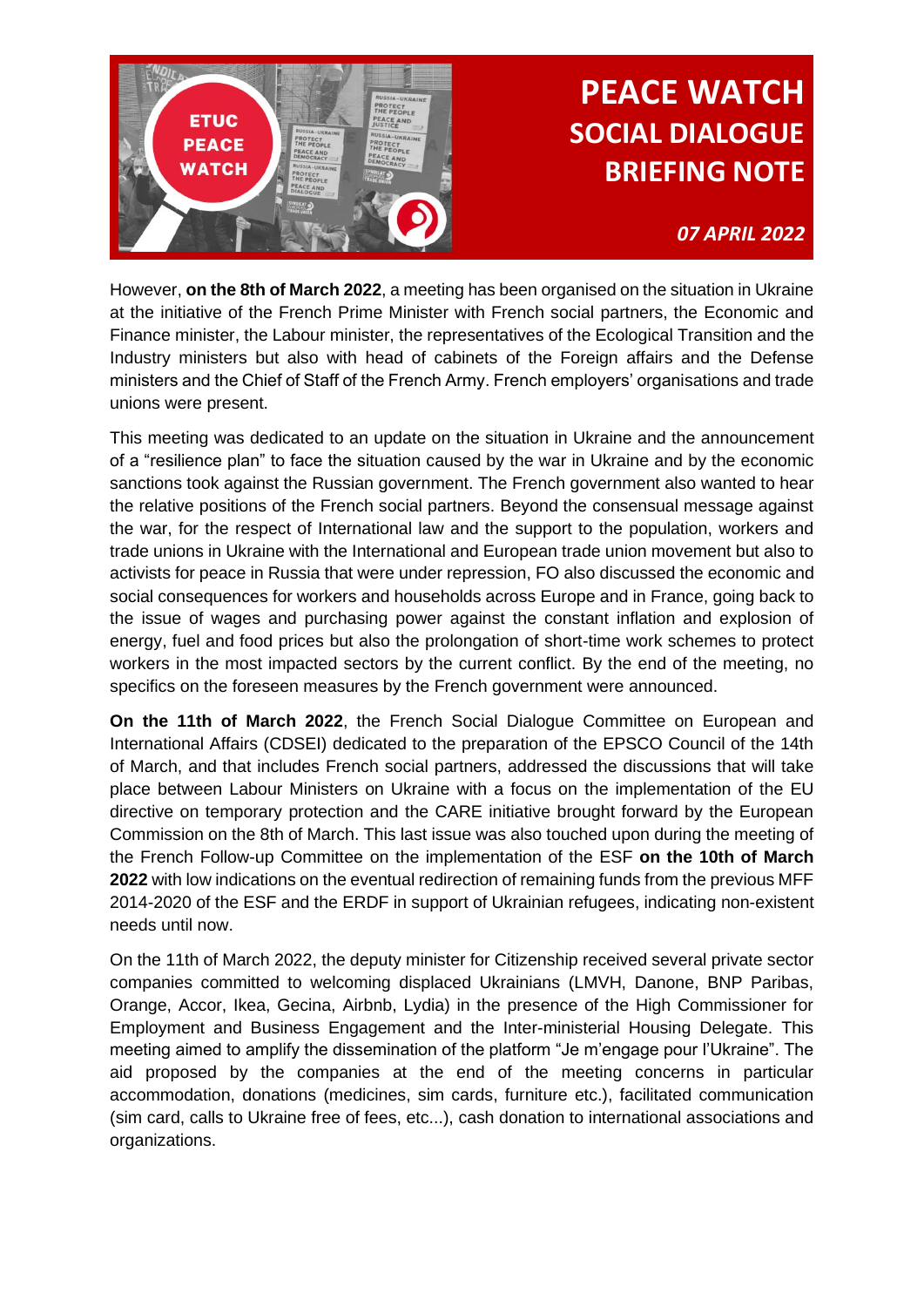

### *07 APRIL 2022*

Also on 11 March, the minister of Labour and the deputy minister for Citizenship convened a Steering Committee on the implementation of the temporary protection directive and the integration of displaced Ukrainians on the labour market with representatives of the French public employment services and the French office for asylum and refugees "to anticipate the arrival of displaced Ukrainians, to calibrate as well as possible the support programmes towards employment and training in order to be able to provide a rapid and adapted response to their needs". Among the actions mentioned, we can find the active mobilization of the public employment services; raise visibility, facilitate access and strengthen the offer of training; amplify the existing initiatives on employment. On these points, a joint roadmap should be defined in the coming days. This Committee also wishes to examine the modalities of deployment and development of the AGIR programme (global and individualized support programme for the integration of refugees that will be launched in June 2022). This program will be funded up to 25% by the Ministry of Labour, 25% by the Ministry of Housing and 50% by the Ministry of Home Affairs with a gradual increase for full capacity by 2026.

French social partners were heard on the 14th of March by the deputy minister for Citizenship on the integration of Ukrainian refugees in the labour market without clear orientation at the end of the meeting. However, the French government indicated that social partners should be invited to take part to exchanges with the Steering Committee put in place on the 11th of March. FO will present further updates to the ETUC PEACE WATCH.

#### **Germany (DGB)**

BDA and DGB have published a 1-Pager on the Ukraine War, which includes a paragraph on the social partners role when it comes to refugees (translation below):

"It is still unclear to what extent refugees will reach Germany and how many will stay. Companies, works councils and staff councils are ready to play their part in taking in these people, training them and integrating them into the labour market. In recent years, we have been able to gain experience with the reception of refugees. In the process, we have also learned that the procedures must be organised in a legally secure and unbureaucratic manner. We call on the federal government to create this framework."

In addition, please find below a summary DGB's general demand on integration of refugees in the labour market:

• **Creating legal certainty:** In addition to a lack of language skills, it is above all the lack of legal security of residence status that contributes to uncertainty and uncertain prospects. The reason is that fewer and fewer refugees are recognised directly and are only given the status of toleration. This also prevents companies from hiring or training refugees. The DGB advocates that integration has priority over deportation. Those who have settled well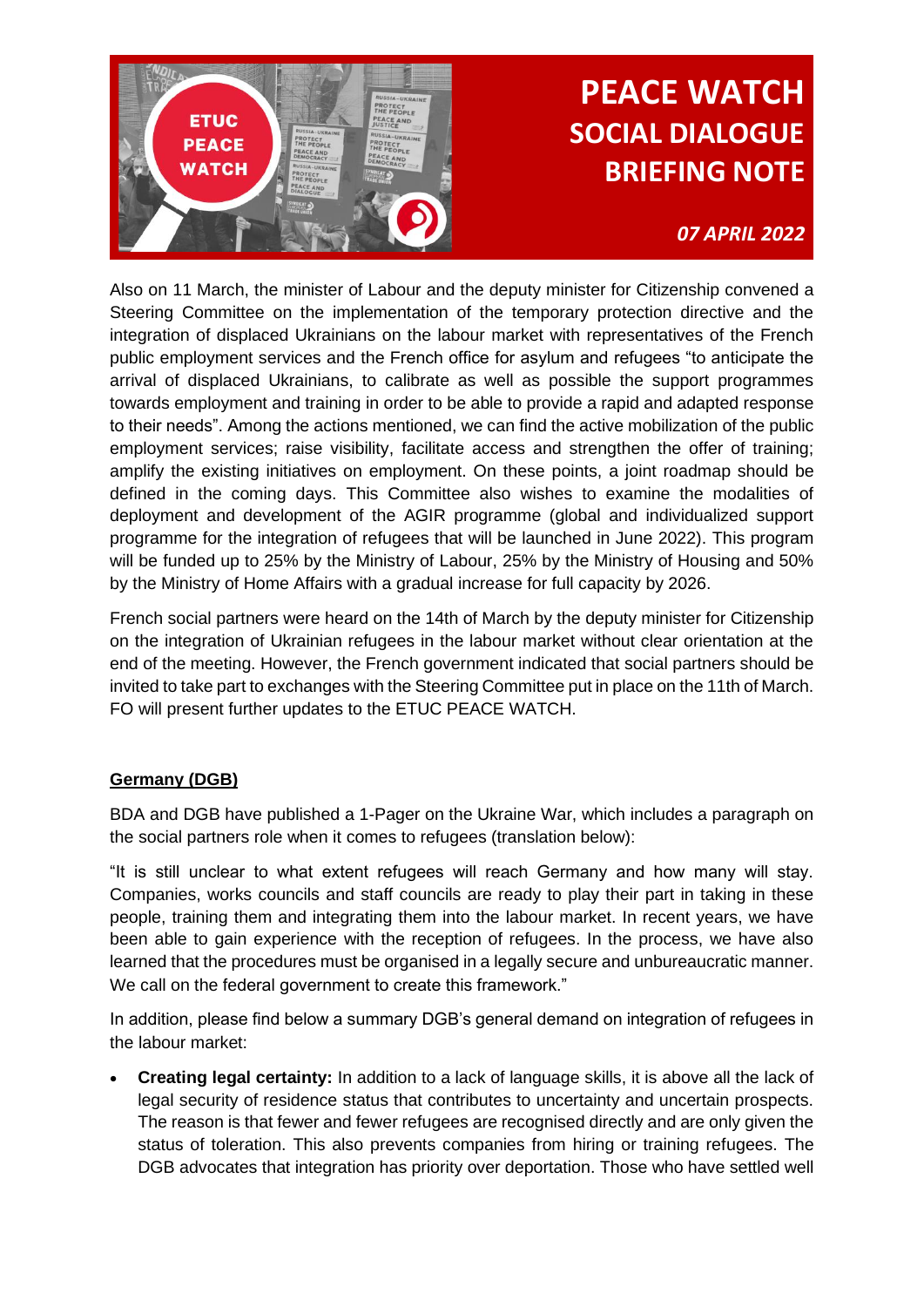

*07 APRIL 2022*

into the German working world also have good prospects of participating in social life. For integration into society, this should be more important than residence status.

- **Protection against exploitation and precarious employment:** People from abroad, but especially refugees, are not familiar with the legal system in Germany and often have low or unrecognised qualifications. These groups are particularly at risk of being exploited in the labour market. Due to the difficult life situation of refugees (wars, displacement, cultural differences), there is a danger that they will initially only find work in precarious forms of employment. This can be an entry point, but it is necessary that further qualification is also offered during employment. Our goal must be to protect refugees from precarious employment in the same way as domestic workers.
- **Provide advice / counselling:** In order to protect refugees from labour exploitation, counselling facilities on social and labour law are absolutely necessary. Unfortunately, they only exist in a few places. We need more counselling centres on labour law and labour exploitation that support refugees in asserting their labour rights. These centres must advise primarily from the workers' point of view and not be limited to general legal information. This way, there is a chance that at least the worst cases will be prevented.
- **Increase the effectiveness of labour policy measures:** Counselling, qualification and on-the-job language courses are essential instruments to prepare refugees for the German labour market and to make use of their individual skills and competences. The direct contact of refugees with companies and administration is essential for their entry into working life. Companies could be much more active here, and the existing training and employment programmes must be advertised more strongly. In addition, the potential of female refugees must be better utilised in order to prevent them from drifting into traditional role patterns. For women's access to integration courses, vocational training or employment, it is therefore important that childcare facilities and family-friendly working hours are available.

#### **Hungary (SZEF/LIGA)**

Regarding the questions raised, unfortunately we can only answer that there are no social dialogue discussions regarding the current crisis the public sector in Hungary. Even so, the social care workers are taking an active part in handling the migrant situation, providing shelter in homes for elderly and orphans, etc…

Hungarian national elections are coming up on 3 April 2022, and in the middle of the campaining period, unfortunately there is a (social dialogue) forum stop on the national level since February. So no NGTT (Natinal Enocomic and Social Concil), no VKF (tripartite natinal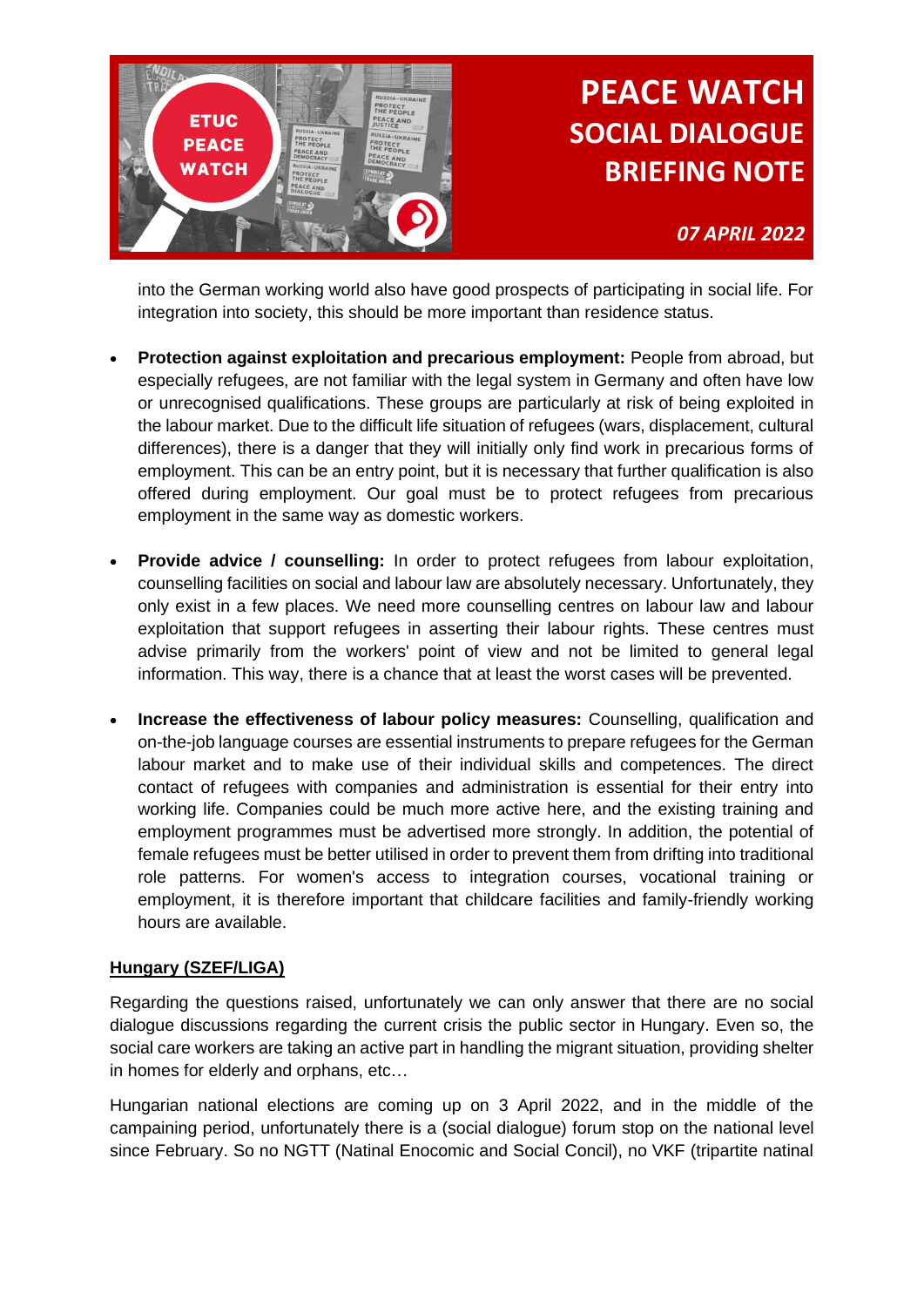

*07 APRIL 2022*

level consultation forum for the private sector), and no OKÉT (natinal level consultation forum for the public sector) are being held until the elections.

Since the state of emergency decree governance is still in force in Hungary in view of the pandemic, the Hungarian government has recognised the vast majority of people fleeing Ukraine as eligible for temporary protection by a decree on the night of 24 February. Most recent short info on this is available on the link below:

#### [https://helsinki.hu/wp-content/uploads/2022/02/HHC\\_Ukraine\\_Guide\\_2022\\_03\\_09\\_EN.pdf](https://helsinki.hu/wp-content/uploads/2022/02/HHC_Ukraine_Guide_2022_03_09_EN.pdf)

Asylum-seekers from Ukraine have the right to education, health care and work in Hungary. It is now worthwhile even for employers to employ asylum-seekers, since in addition to filling long-standing labour shortages in certain sectors, such as hospitality and construction, the state also provides subsidies to companies that employ refugees with Ukrainian-Hungarian dual citizenship or asylum status who have fled to Hungary on fixed-term or indefinite contracts for at least 20 hours a week.

From the side of LIGA, we and our affiliates are taking part continuously in different humanitarian actions welcoming and helping refugees and we are also collecting money for our Ukrainian partners unions.

#### **Ireland (ICTU)**

The Russian invasion of Ukraine and the ensuing humanitarian crisis have resonated greatly with the Irish public. In light of this, ICTU, as the representative voice of workers in Ireland, and Ibec, the leading representative employer body have come together to facilitate and encourage workers and employers to give practical support to the humanitarian relief efforts of the International Red Cross and UNICEF Ireland in Ukraine. [Congress and Ibec team up](https://www.ictu.ie/news/congress-and-ibec-team-support-ukraine-humanitarian-relief-efforts)  [to support Ukraine humanitarian relief efforts | ICTU](https://www.ictu.ie/news/congress-and-ibec-team-support-ukraine-humanitarian-relief-efforts)

#### **Italy (CGIL/CISL/UIL)**

Italian trade unions CGIL CISL UIL in agreement with the following employer's associations (Confindustria, AGCI, Casartigiani, CNA, Confagricoltura, Confapi, Confartigianato Imprese, Confcommercio, Confcooperative, Confesercenti, Confetra, Confimi Industria, Legacoop), in the context of the dramatic and serious situation that the war is causing in Ukraine, have agreed to set up a joint solidarity fund aimed to humanitarian purposes for Ukrainian people.

To that end and to respond in a concrete manner, an ad hoc bank account has been activated, linked to a Solidarity Fund for the Ukrainian people into which voluntary contributions from workers and companies will flow. A specific "Steering Committee" will consider the modalities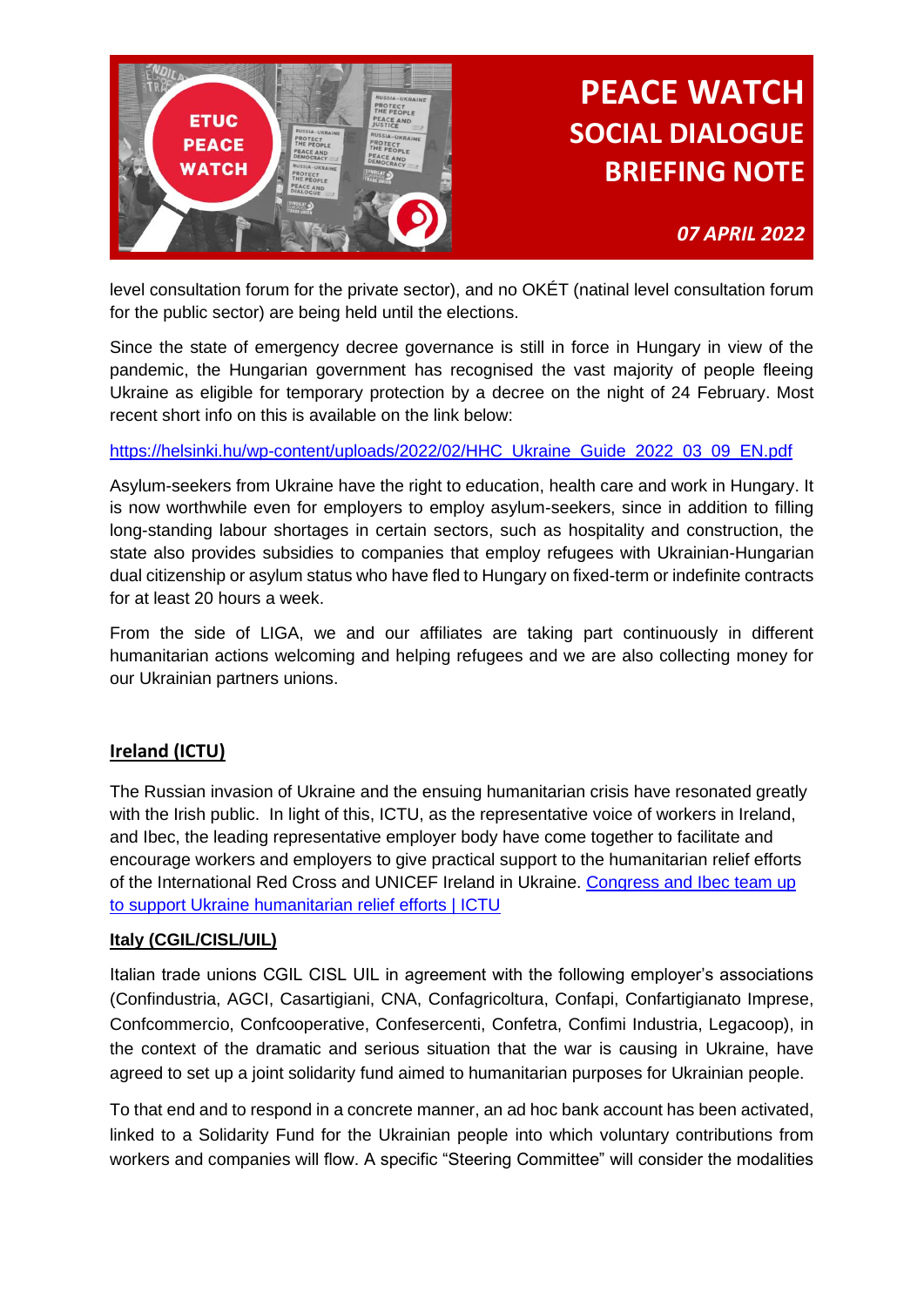

*07 APRIL 2022*

and forms of humanitarian intervention in support of the Ukrainian population affected by war. The fundraising will end on 31 October 2022.

#### **Latvia (LBAS)**

The government of Latvia has provided a number of assisting measures to Ukrainian refugees, including such measures as, lowered requirements in access to labour market (language requirements etc), education opportunities, free transportation. The measures were passed very fast due to the pressing need and arriving number of refugees. Therefore, the measures were not discussed within classical social dialogue structures.

### **Poland (NSZZ)**

Due to the fact that the main wave of refugees - mainly mothers, children and elderly - from Ukraine goes to Poland, the dialogue focuses primarily on providing immediate direct support to refugees and is conducted jointly with the government in the frame of the Social Dialogue Council (RDS). On 28 February at the RDS presidium, a joint statement was made that comprehensive aid should be carried out in cooperation of the government, local governments, NGOs and social partners. On 7 March, the RDS presidium approved as a matter of urgency the government's bill on assistance to Ukrainian citizens in connection with the armed conflict on the territory of that country (introducing the immediate legalisation of refugee stay, financial support and access to healthcare, adopted by the parliament on 12 March). Among other things, it was agreed that trade unions would be included in the list of organisations to which the authorities would commission assistance to refugees without the rigours of public procurement rules. In the coming days, talks are planned on the creation of a working platform for the exchange of information between social partners on activities addressed to those refugees who will stay in Poland.

Please note that the above information concerns only elements of social dialogue. In addition to this, trade unions (but also employers' organisations) direct a large part of their activity to helping both those who arrive to Poland and those communities who defend themselves against the barbaric invaders. Social partners independently organise the transport of refugees, donate money, medicines, food, clothing, sanitation and hygiene measures. These are the most important tasks for now due to the dramatic humanitarian disaster caused by Russia. And it could be worse. Today, Russian bombs fell 20 kms from the Polish border.

#### **Portugal (UGT-P)**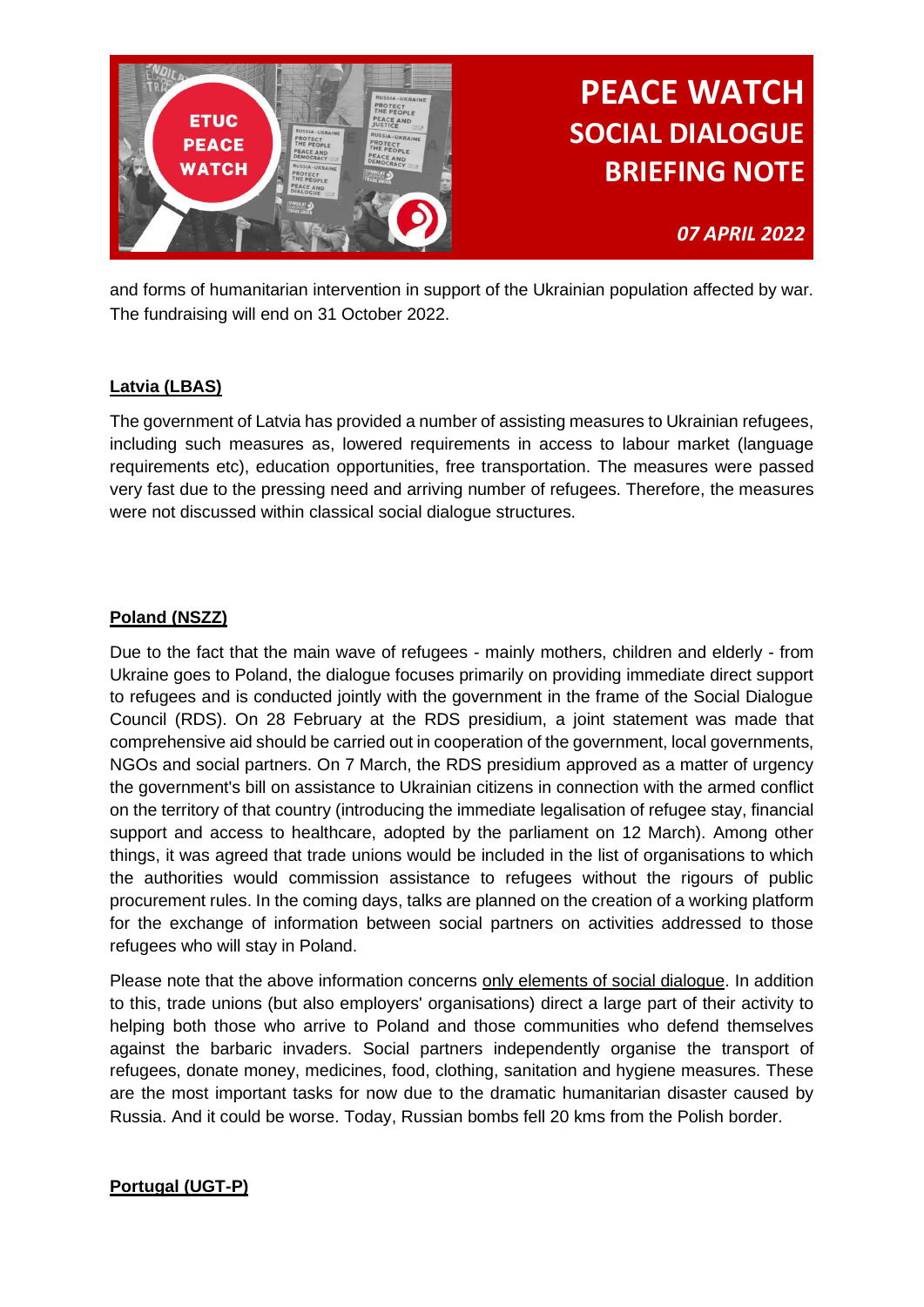

*07 APRIL 2022*

A meeting of the CPCS (Social Concertation Permanent Council), a tripartite body whose president is the prime-minister, was organised. The point was to present the implementation of measures to address the impact of Ukraine situation on fuel and gas supply/price. This is a very sensitive point for consumers and industries because the price of fuel is already one of the most expensive in Europe. The PM announced a set of national measures to tackle the crisis however he stressed the need for an European reply in order to overcome the multiple challenges.

From the government point of view, this energetic crisis is seen as an opportunity to speed up the energy transition.

The situation in Portugal is worsened by the extreme drought that is affecting agriculture and livestock. The situation in Ukraine is likely to bring along a rise in cereals and in the food industry as a whole.

It was decided to create a tripartite group to follow the impact of Ukraine crisis within the scope of CPCS.

Another aspect is the fact that the refugees that are arriving so far c. 3500 people asked for international protection. The government (Ministry of Labor and Social Solidarity) is managing a Platform to register the job offers. We had the opportunity to stress the need for the involvement of social partners in this complex process (quality jobs, housing, social security, language skills...) and Ms. Godinho was very open regarding this.

#### **Spain UGT**

#### - *Have social dialogue discussions opened with employers on the implementation of measures aimed to address the impact of the attack on Ukraine?*

On Monday 7 March 2022, the President of the Spanish Government held a meeting with the social partners in the framework of the social dialogue roundtable for the Recovery, Transformation and Resilience Plan.

In this scenario, the government and the social partners agreed on the need to jointly respond as far as possible to the impact that the invasion of Ukraine will have on growth and activity.

The government requested the collaboration of employers and trade unions to promote the National Response Plan to the Impact of the War, with measures to address the sectors most affected by this crisis, accelerate the energy transition and strengthen the resilience of our economy.

During the meeting, the President of the Government stated that the mechanisms of social dialogue can help to spread the impact of the conflict and allow for a quicker recovery. More specifically, the President asked the social partners for their help and collaboration to speed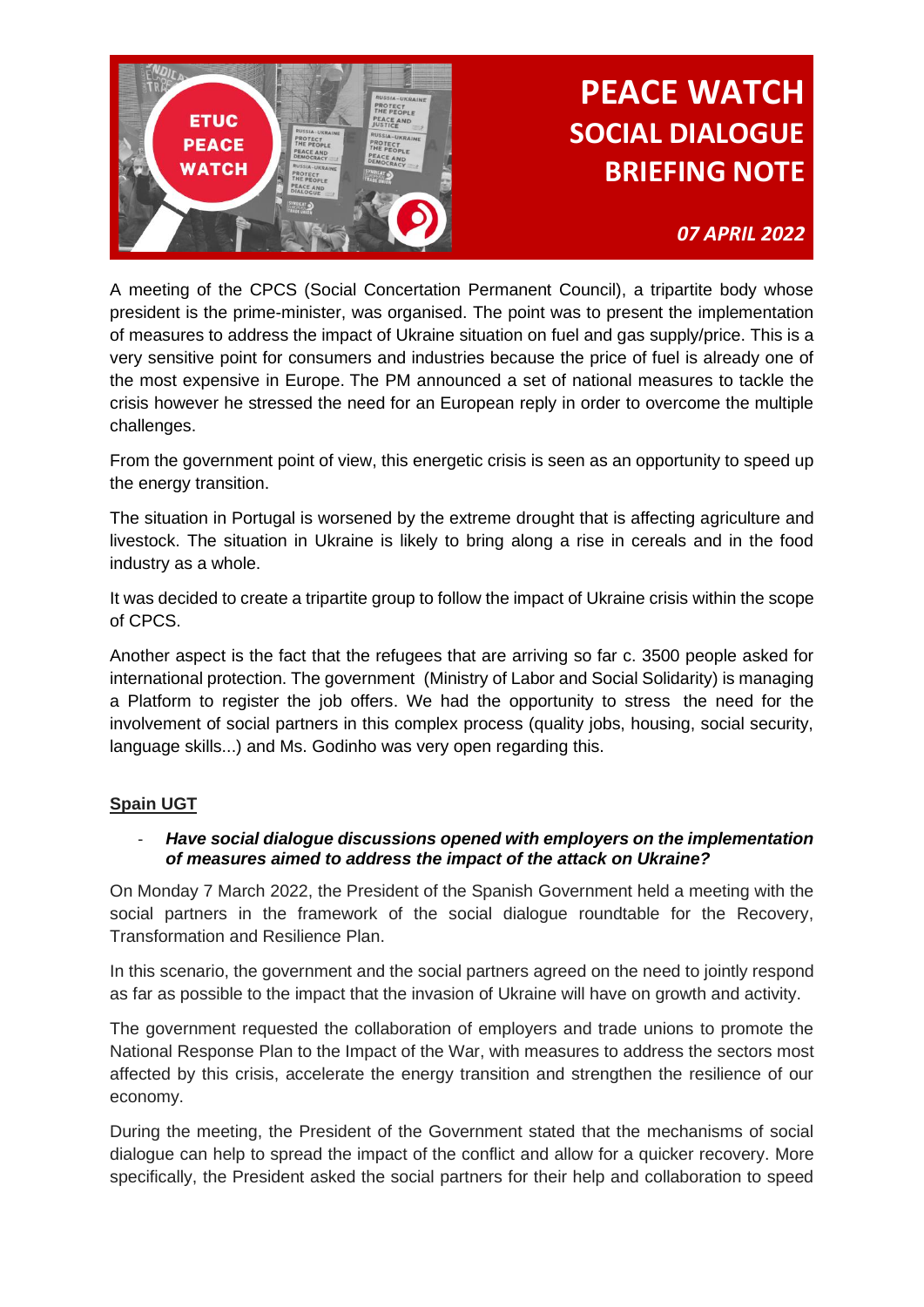

*07 APRIL 2022*

up the implementation of the Recovery, Transformation and Resilience Plan, promoting the energy transition and thus reinforcing strategic autonomy for the future.

UGT-E is ready to intensify social dialogue in order to cushion the economic impact and boost the effective deployment of the investments and reforms of the Recovery Plan.

### - *What are the topics of the Social Dialogue discussions with employers?*

A dialogue is currently underway on a new Agreement for Employment and Collective Bargaining that establishes criteria, guidelines and recommendations for collective bargaining processes in the period to be determined. Specifically, among other issues, UGT-E advocates that such an agreement should establish an adequate increase in wages to guarantee the purchasing power of workers and thus strengthen economic recovery and job creation.

- *What are the topics of the Social Dialogue discussions with National Authorities? (at the moment...)*

Everything related to the implementation of the investments and reforms of the Recovery, Transformation and Resilience Plan, for instance: plans for the creation of quality employment; training and qualification of workers; digitalisation; social security for the self-employed, etc.

### **CCOO**

Unfortunately, social dialogue in Spain is irregular depending on the ministry responsible. In the case of matters related to asylum and refuge for people fleeing the war in Ukraine, decisions are being taken unilaterally by the government without the most representative trade union organisations, which are part of the consultative bodies, not even being consulted or informed of these measures. We consider this absence of dialogue on refugee issues unacceptable, especially since international protection must be combined with social and employment integration measures for people entitled to asylum.

### **ETUF Recommendations**

#### **War in Ukraine: call for solidarity and anticipation of impact on workers**

#### "*Joint Recommendations of the European Trade Union Federations to EWC/SE Coordinators and worker representatives in SNBs, EWCs and SEs March 2022 "*

The international trade union movement condemns Russia's invasion of Ukraine, expresses solidarity with the people, workers and trade unions in Ukraine, and demands that all Russian forces leave Ukraine immediately. We urge for open dialogue to resume in order to find a peaceful solution to this crisis. Our thoughts are with the workers in Ukraine who face incredible hardships as a result of the war. Workers in Russia, in neighbouring countries and all across Europe, must also not bear the brunt of the war.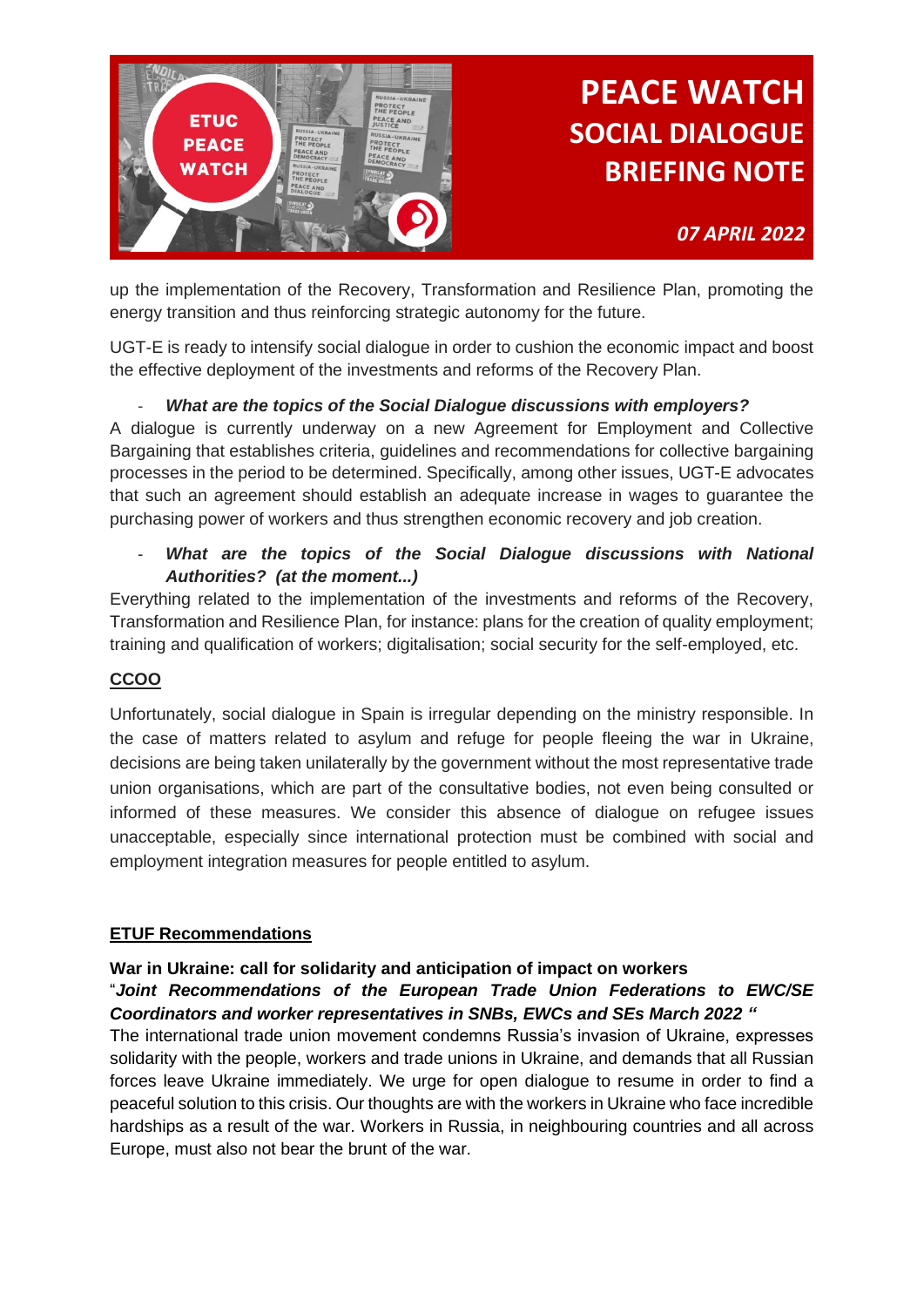

*07 APRIL 2022*

The ITUC (International Trade Union Confederation) launched an online petition in support of peace, dialogue and democracy: https://petitions.ituc-csi.org/ukraine.

Solidarity funds have been set up by the Global Trade Union Federations and the International Trade Union Confederation (ITUC) to support Ukrainian trade unions to provide workers and their families in Ukraine with food and water provisions, medical supplies and hygiene items. Please get in touch with your European Trade Union Federation should you, your Special Negotiating Body, your European Works Council, or your SE-Works Council (in European companies with the statute of *Societas Europaea*) wish to contribute.

Many European Works Councils have adopted statements or issued press releases to express their solidarity with all workers falling victim to the war. Some have called on their company to take concrete actions to support people in Ukraine and displaced workers. Others have appealed to workers from their company to open their homes to refugees, or are collecting funds and supplies (sleeping bags, tents…) from workers to be sent to Ukraine.

Your multinational company may have ties (production sites, suppliers, retailers, export/import…) in Russia or Ukraine. The consequences of the war have already been felt on energy prices and the cost of raw materials, which had already greatly increased over the last few months. Your company's activities could thus be disrupted, with likely impacts on its workers and those of its suppliers. We therefore recommend members in Special Negotiating Bodies, European Works Councils or Works Councils of European Companies-SE (*Societas Europaea*) to:

- **Request the company to provide emergency measures for its workers** directly impacted by the conflict in Ukraine, including maintaining wages, benefits, and social security contributions when work is suspended due to the war, or by turning plants/offices into shelters. The situation of workers from Ukraine posted in European countries, as well as workers taking time off to support their families in Ukraine, should also be addressed.
- **Call for management to contribute to humanitarian efforts** by providing financial and material support to people in Ukraine, as well as displaced workers and their families. Some multinational companies have already announced significant donations to NGOs and local organisations in Ukraine.
- **Urgently request management information** about the economic and social impact of the war on working conditions, jobs and sites in Ukraine, Russia and European countries. The SNB, EWC or SE-WC might call for an extraordinary meeting with management, depending on the extent of the likely impact. Regular reporting by management to the select committee might also be set up. Consultation shall apply where needed.

Your national and European trade union federations are available anytime to support you. Please also report to them about any initiative or emergency measures you may take, or any critical situation your company may face in relation to the war in Ukraine.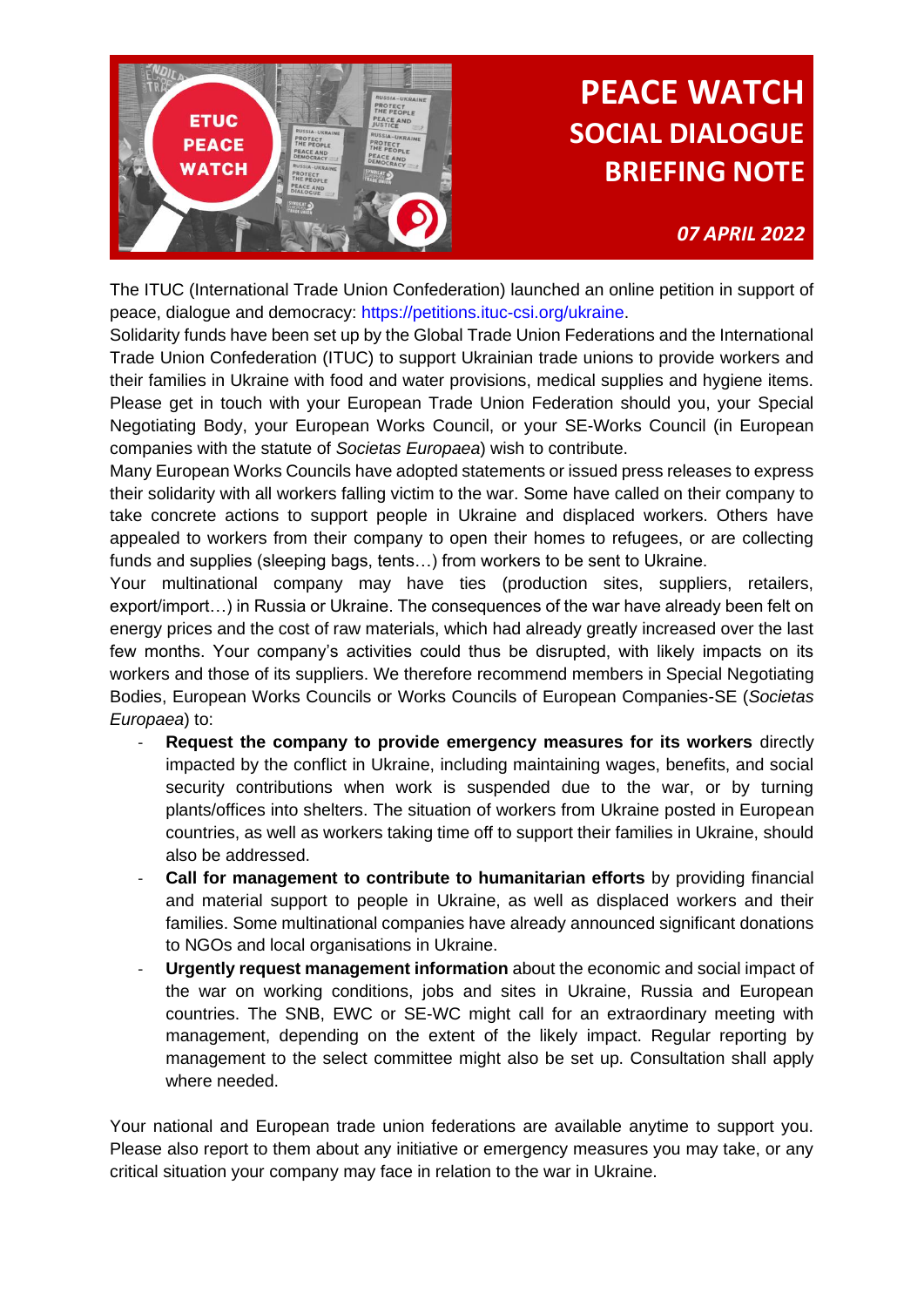

*07 APRIL 2022*

*INDUSTRIALL; UNI Europa, EFFAT, EFBWW, ETF, EPSU.*

### **EFFAT**

Since the start of this war a week ago, EFFAT and the IUF have been advocating for a prompt ceasefire through diplomacy and constructive dialogue, the creation of humanitarian corridors for the evacuation of civilians, and the restoration of sovereignty and democratic freedoms in Ukraine.

IUF and EFFAT have been intensifying their contacts with the Ukrainian affiliates to make sure workers and the civil populations are supported through Solidarity actions:

- EFFAT and IUF keep regular exchanges with the IUF Ukraine Coordination Council which gives constant updates on the repercussion of the conflict on our affiliates and enterprises in the territory. See IUF-EFFAT released statement - [Link](https://eur01.safelinks.protection.outlook.com/?url=https%3A%2F%2Fwww.iuf.org%2Fnews%2Fiuf-ukraine-coordination-council-statement%2F&data=04%7C01%7Crfitzgerald%40ETUC.ORG%7Cdd35aba51d61415b616108da0664dc78%7C7a57d45075f34a4da90dac04a367b91a%7C0%7C0%7C637829327678234688%7CUnknown%7CTWFpbGZsb3d8eyJWIjoiMC4wLjAwMDAiLCJQIjoiV2luMzIiLCJBTiI6Ik1haWwiLCJXVCI6Mn0%3D%7C2000&sdata=uG4der323aigKMk75XJMnC2Zx6JpjtqHgtqQoC9HNmE%3D&reserved=0)
- The IUF will open a bank account to receive solidarity donations for our affiliates in Ukraine. It will be used to provide emergency assistance now and to help with rebuilding when this becomes possible. The IUF will send out a circular with the bank details on Monday 7 March 2022
- On 1 March, EFFAT took part in the ETUC extraordinary Executive Meeting where Ukrainian Trade Union leaders took part and [a resolution](https://eur01.safelinks.protection.outlook.com/?url=https%3A%2F%2Feffat.org%2Fwp-content%2Fuploads%2F2022%2F03%2FFinal-EN-ETUC-call-for-action-War-in-Ukraine-has-to-stop-now-final_0.pdf&data=04%7C01%7Crfitzgerald%40ETUC.ORG%7Cdd35aba51d61415b616108da0664dc78%7C7a57d45075f34a4da90dac04a367b91a%7C0%7C0%7C637829327678234688%7CUnknown%7CTWFpbGZsb3d8eyJWIjoiMC4wLjAwMDAiLCJQIjoiV2luMzIiLCJBTiI6Ik1haWwiLCJXVCI6Mn0%3D%7C2000&sdata=mvAt4%2BAo%2FyhmCmZZ1yD2YIVE%2Bf5al3Hpzwtxi174E6w%3D&reserved=0) **'War in Ukraine has to stop now!'** was adopted
- On 15 March, EFFAT will take part in a European and Global Day of Action for Peace in Brussels

IUF and EFFAT will continue to monitor the development of this illegitimate attack to Ukraine and its inevitable repercussions on our affiliates, working people and civilians at large. Vulnerable people and workers are always those paying the highest price of any conflict. That's why IUF and EFFAT will seize any opportunity to say our resolute NO to the invasion and urge Russian military forces to return home.

EFFAT also negotiated a joint statement with HOTREC on Ukraine **(1)** and second joint statement with the agri-food employers **(2)**.

*(1) Joint HOTREC-EFFAT Statement on Ukraine 16 March 2022* 

*HOTREC and EFFAT, the European social partners in the hospitality sector, condemn Russia's invasion of Ukraine and deplore the loss of lives and the human suffering. The attack is a flagrant violation of international laws and agreements, and of Ukraine's territorial integrity*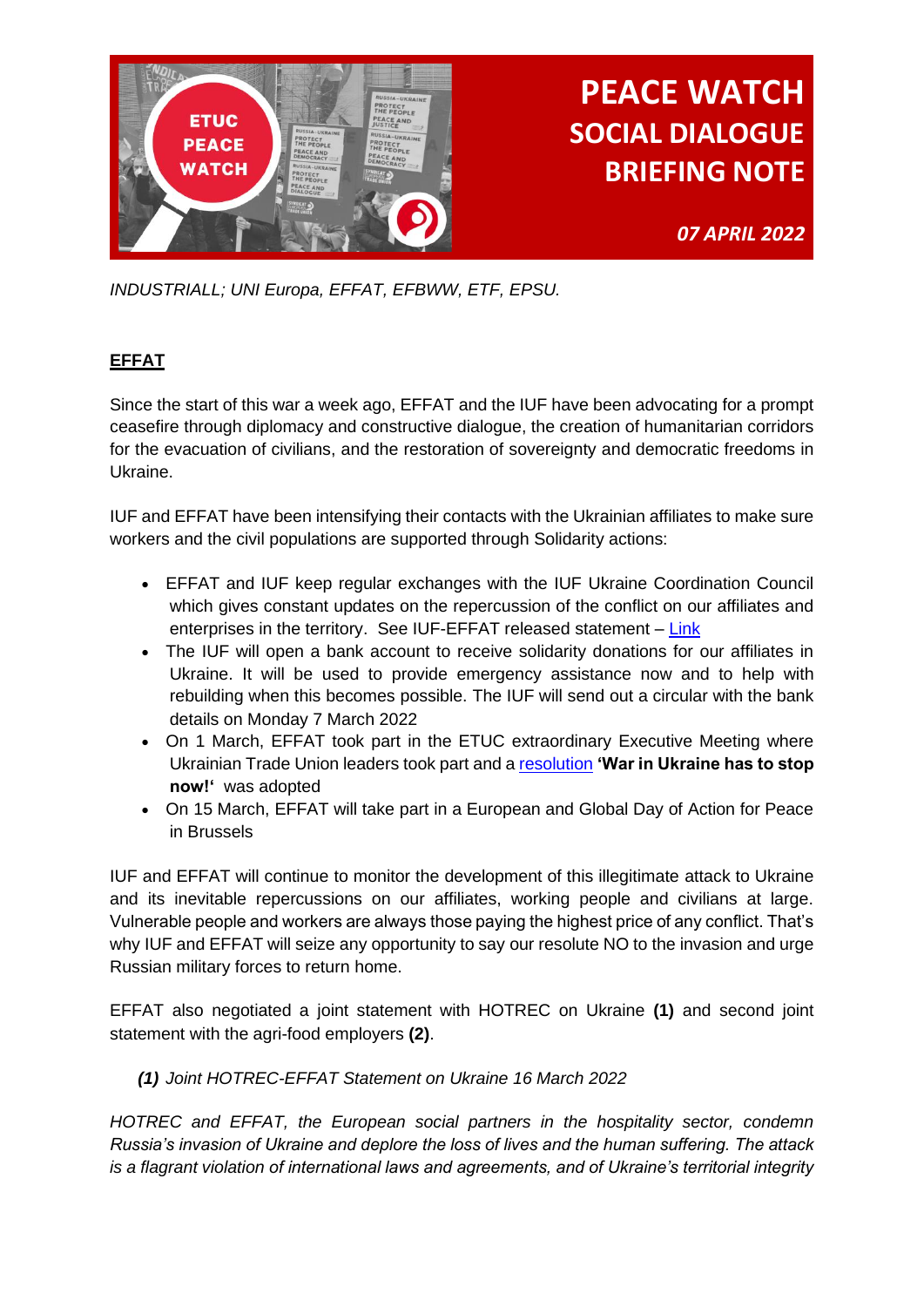

### *07 APRIL 2022*

*as a sovereign and democratic state. Real peace talks need to be established while safe humanitarian corridors need to open to allow civilians to leave the country. Reception and relocation plans within the EU have to be set up. HOTREC and EFFAT welcome the activation of the Temporary Protection Directive by the European Council, allowing all people fleeing Ukraine to be protected and to access residency, housing, education, and labour, for one year, with a possible prolongation to three years. Furthermore, we welcome the EU's Guidelines on external border management which clarify the facilitations available to Member States' border guards under the Schengen rules in conducting border controls. This will ensure efficient border management and help those fleeing the war to find shelter without delay, whilst maintaining a high level of security checks. Specific attention must be paid to the situation of women and children fleeing the war zones, to protect them from gender-based and sexual violence, and in particular from human trafficking. HOTREC and EFFAT call on the Commission and Member States to introduce measures to minimise the impact of the war on workers and businesses in the hospitality sector which has not yet recovered from the consequences of the COVID-19 pandemic and will be highly affected by this conflict. Such actions should include the continuation of emergency measures successfully used by the EU to tackle the COVID-19 outbreak (such as State Aid, SURE or other cohesion funds), by refinancing and refocusing them to address the consequences of the war on the economy and employment. The social partners support the request for a suspension of the membership of the Russian Federation from the UN World Tourism Organisation, as discussed at the UNWTO Executive Council meeting on 8 March 2022, since Russia is not aligned with the organisation's fundamental principles and values. HOTREC and EFFAT maintain their support to the employers' associations and trade unions in Ukraine and encourage all efforts our member organisations are undertaking at national level to provide shelter and protection to the refugees. The social partners will continue to monitor the development of the geopolitical situation and its repercussions on our affiliates, working people and civilians at large. HOTREC and EFFAT urge the immediate cessation of the military intervention, the withdrawal of Russian troops and equipment from Ukraine, a de-escalation of tensions and a return to diplomacy aiming at the instantaneous restoration of sovereignty and democratic freedoms in Ukraine.*

*(2) Joint statement: Agri-food employers and workers on the war in Ukraine* 

*The following statement has been prepared jointly by the European trade union Federation of Food, Agriculture and Tourism Trade Unions (EFFAT), the Employers' Group of Professional Agricultural Organisations (GEOPA) and the food manufacturers FoodDrinkEurope. Together these organisations, as sectoral social partners, represent the employers and workers that work in the agri-food sector.* 

*We strongly condemn the unprovoked invasion of Ukraine, express solidarity with the victims and join in the call for peace and dialogue at the earliest opportunity. Our highest priority is to*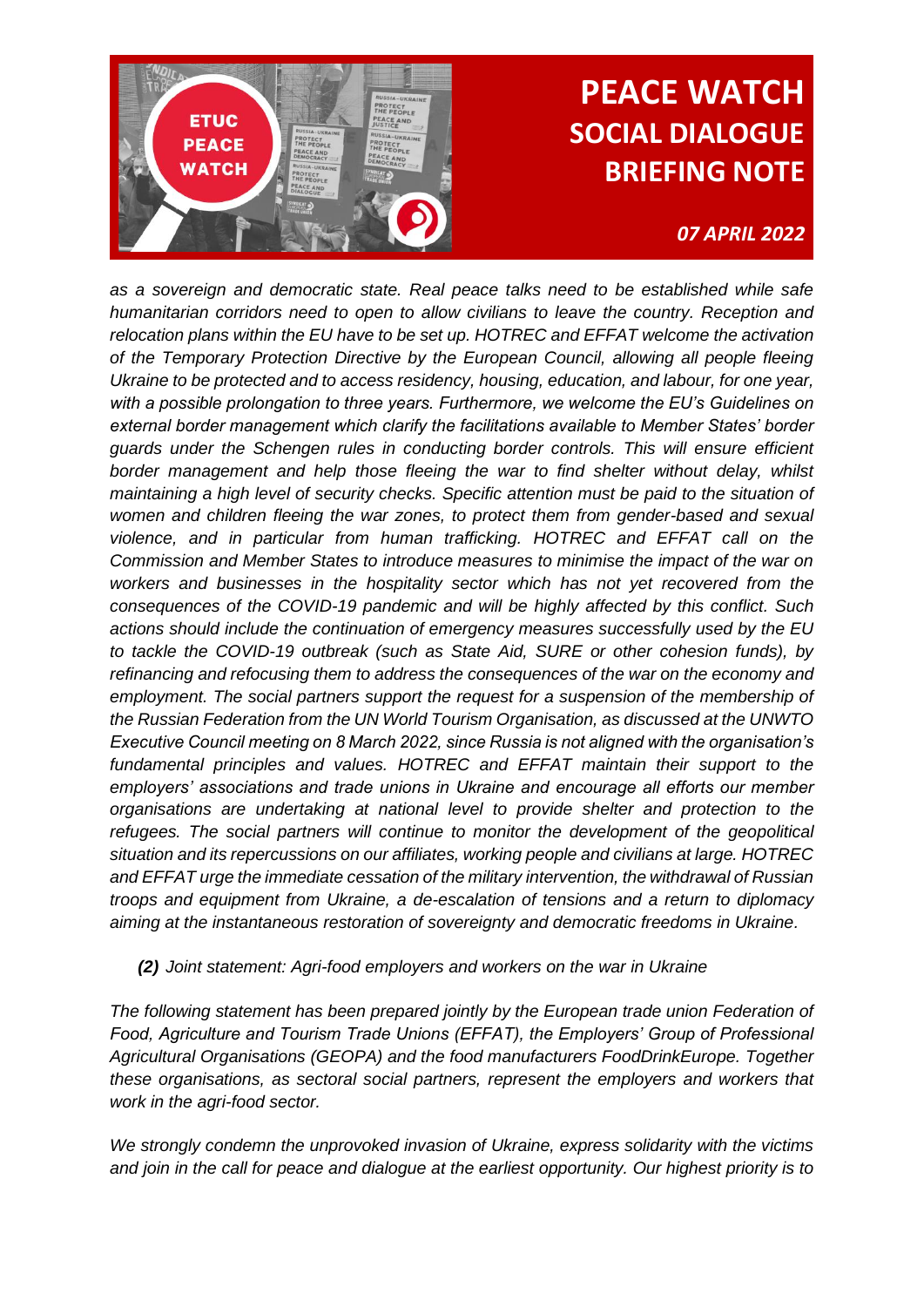

*07 APRIL 2022*

*ensure the safety and protection of Ukrainian people and workers. Safe humanitarian corridors have to be established to allow civilians to leave the country and we thank all those ready to offer shelter and comfort to the victims of war.* 

*We are also proud of the activities undertaken by our members so far.* 

*These include:* 

*▪ Farmers and companies working with humanitarian groups and charities, providing food, medical supplies and cash donations and supporting aid efforts to help affected communities.*

*• EFFAT affiliates providing financial and material aid to workers in Ukraine, as well as helping* in welcoming refugees and all people fleeing Ukraine, particularly in the neighbouring *countries, but not only* 

*▪ Solidarity funds being established by many trade union organisations, including by IUF, the global trade union organisation in the agri-food sector.* 

*▪ Farmers welcoming refugees onto their farms and offering them accommodation and job opportunities.* 

*▪ GEOPA affiliates collaborating with the European Labour Authority to ensure the availability of translated documents into Ukrainian to facilitate the integration of misplaced people.* 

*▪ Companies ensuring that Ukrainian workers and their families in the areas under attack are as safe as possible, while continuing to receive their wages. This war has important European and global consequences for the agri-food sector. The interruption of Ukrainian agricultural production and exports, as well as the legitimate sanctions imposed on Russia, will severely affect global markets and food supplies. Ukraine is the EU's fourth biggest external food supplier and provides the EU with a quarter of its cereal and vegetable oil imports, including nearly half of its maize. While primarily focusing on the ongoing conflict resolution, EU decisionmakers must also consider the impact on the agri-food sector and its workforce, an essential sector providing food all across the world.*

*Specifically, we ask the European Commission to:* 

*• Implement emergency measures to minimise the impact of the war on workers and businesses in the agri-food sector. Such measures should include the continuation of measures successfully used by the EU to tackle the Covid-19 fallout, such as SURE. These measures can be refinanced and refocused to address the consequences of the war on the*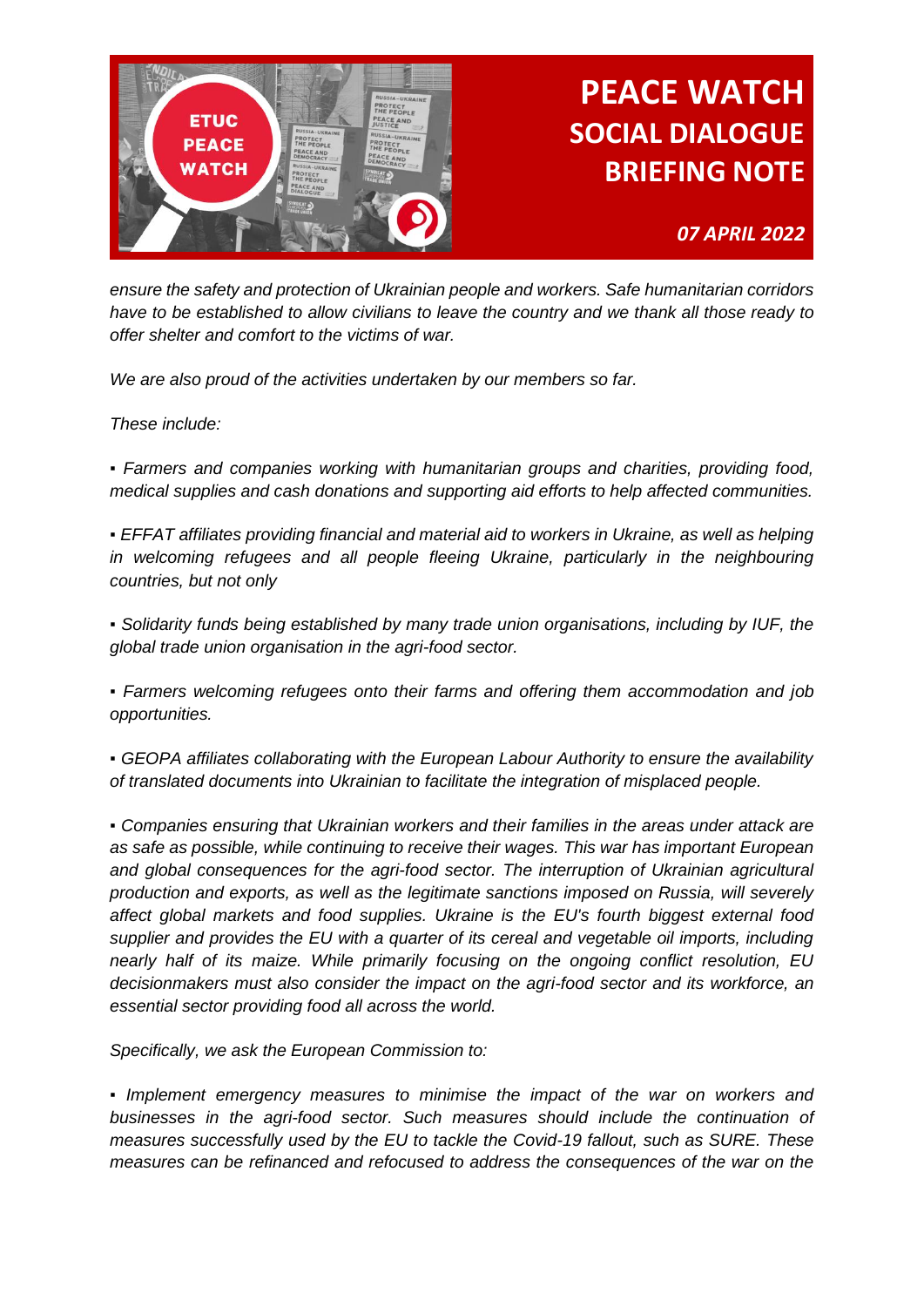

### *economy and employment, with a focus on intra-EU labour mobility and the need to ensure full equal treatment*

*07 APRIL 2022*

*▪ Put in place concrete measures to tackle high energy and food prices that may endanger access to food, particularly for the most vulnerable households* 

*▪ Provide a detailed assessment of the actual and potential impact of the war on jobs in the EU agri-food sector* 

*▪ Deliver an action plan to ensure fully functioning, sustainable and resilient food supply chains and food security in Europe and globally.* 

*Finally, we welcome the activation of the Temporary Protection Directive by the European Council, where displaced people who left Ukraine can have access to the EU labour market and enjoy equal treatment with EU nationals. In this respect we also welcome the activation of the operational guidelines on border management by the Commission.* 

*We call on Member States to guarantee the full range of rights provided by the Directive, which*  include access to the labour market, housing, health care, education and welfare support to all *people in Ukraine fleeing the war.*

#### **EPSU**

#### EPSU and HOSPEEM issued a Solidarity message with Ukraine employers and trade unions:

The social partners involved in the European sectoral social dialogue – Hospital and Healthcare, HOSPEEM and EPSU, strongly deplore and condemn the unprovoked attack of the Russian government on the territorial integrity of Ukraine. Furthermore, we are horrified by the reported attack on a maternity and children hospital in Mariupol, Ukraine on March 9. As of March 10, the WHO has confirmed 25 other attacks.

Attacks against civilians and civilian infrastructure such as hospitals must stop immediately.

Furthermore, we are calling on all to respect and protect in all circumstances health facilities, civilian and military medical units in line with International Humanitarian Law. Reiterating the words of the WHO, the social partners stress that health providers must be protected so they are allowed to treat the injured, and to save lives.

We express our solidarity with fellow employers, trade unions and workers in the hospital and healthcare sector, who continue to provide medical care to people in Ukraine in the direst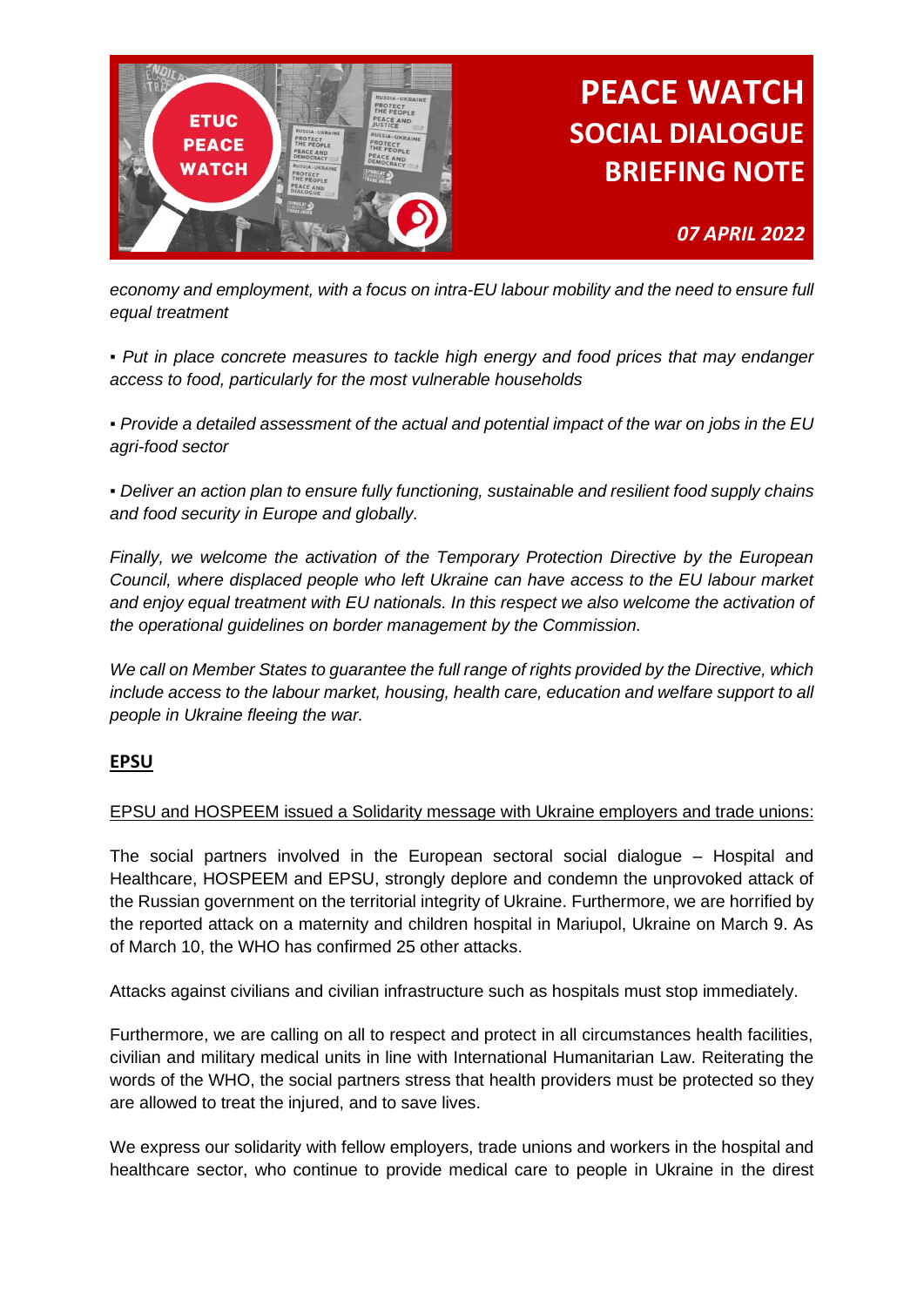

*07 APRIL 2022*

circumstances. Our member organisations across Europe are collecting medical equipment and similar resources to support healthcare provision.

EPSU and CEMR also adopted the following statement:

### European social partners of local and regional governments strongly support their peers in Ukraine

We, CEMR and EPSU, representing social partners at the European Social Dialogue Committee of Local and Regional Governments, strongly condemn the multiple attacks and violations of the territorial integrity and sovereignty of Ukraine by Russia. We express our full support and solidarity to the Ukrainian people and workers in Ukrainian municipalities, cities, hromadas, districts, and raions.

We are firmly opposed to the dismemberment of a free and democratic state in Europe. The escalation of violence, repeated bombings and attacks on Ukrainian cities and territories are a serious threat to the preservation of peace and democracy across Europe. Ukraine's territorial integrity and its security must be respected, as well as its political independence as a democratic state.

Our thoughts are with Ukrainian people, with first responders, emergency services workers and municipal operators that are working in solidarity to ensure the maximum possible level of services to all people in the territories under attack. The destruction of infrastructures by the belligerents jeopardises the efficient and safe maintenance of basic public services provided by Ukrainian local and regional governments to their citizens. We are ready to support our peers in the country with the materials and expertise they may need in the days and weeks to come.

We stand by the Ukrainian workers and we will mobilise for peace and stability in Ukraine and Europe. We stand by all public service workers call on to treat the causalities of war. We call on the European Union and the international community to provide support and asylum for the people fleeing the war zones.

Municipalities and regions are facing already the human consequences of such a tragedy for Europe, resulting in a flow of humanitarian refugees and displaced persons. We stand with the